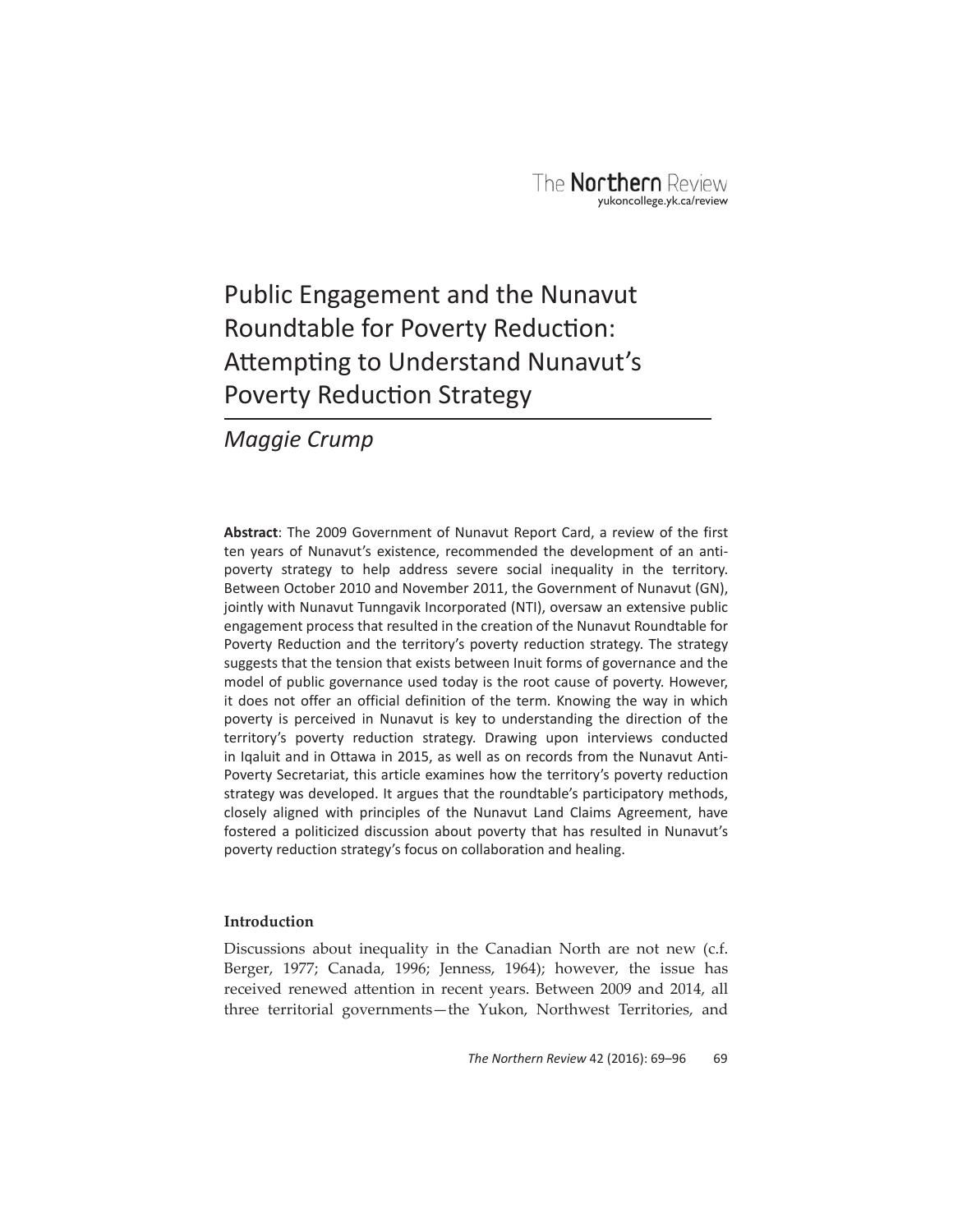Nunavut—launched poverty reduction initiatives. In 2012 and 2013, Canada-wide media coverage of food price protests, rising inequality, income disparities, and social welfare grants coincided with the visits of the United Nations Special Rapporteur on the Right to Food and the Special Rapporteur on the Rights of Indigenous Peoples (Canada Without Poverty [CWP], 2015a, 2015b, 2015c; CBC News, 2012; Whittington, 2012). The reports of both visitors were highly critical of Canada's relationship with Indigenous peoples, and of living conditions in the North (Anaya, 2013; De Schutter, 2012).

In Canada, socio-economic disparities exist across age, gender, and ethnic groups, and particularly between Indigenous and non-Indigenous populations (Collin 2007, 2008; Cooke, Mintrou, Lawrence, Guimond, & Beavon, 2007; Hazell, Gee, & Sharpe, 2012). A quick look at the socio-economic indicators of Nunavut helps to reveal the extent of this disparity. Approximately 85% of Nunavummiut (residents of Nunavut) are Indigenous (almost 84% of the population is Inuit), and the territory falls well behind the rest of Canada in terms of life expectancy, income, and levels of education (Hazell et al., 2012; Statistics Canada, 2011). Nearly 70% of preschool-aged children in the territory live in food insecure households.1 Community-based studies indicate that general rates of food insecurity in Nunavut range from 50 to 80%, up to six times higher than the national average in the rest of Canada (Inuit Tapiriit Kanatami & Inuit Circumpolar Council, 2012; Wakegijig, Osborne, Statham, & Doucette Issaluk, 2013).

In recent years, poverty reduction has become an important policy priority in Nunavut. Since 2010, the Government of Nunavut (GN) and Nunavut Tunngavik Incorporated (NTI) have co-chaired the Nunavut Roundtable on Poverty Reduction, which produced *The Makimaniq Plan: A Shared Approach to Poverty Reduction* in 2011. The strategy has since been enshrined into law by means of the *Collaboration for Poverty Reduction Act* (Nunavut, 2013a). The Makimaniq Plan identifies six areas of focus for poverty reduction efforts: Collaboration and Community Participation, Healing and Well-Being, Education and Skills Development, Food Security, Housing and Income Support, and Community and Economic Development (Nunavut Roundtable for Poverty Reduction [NRPR], 2011a). However, the strategy does not define poverty in Nunavut, or identify any indicators by which to measure the progress of poverty reduction efforts in the territory. A five-year poverty reduction plan was under review in late 2014, and ten draft outcomes of poverty reduction were released on the Nunavut Roundtable's website in the spring of 2015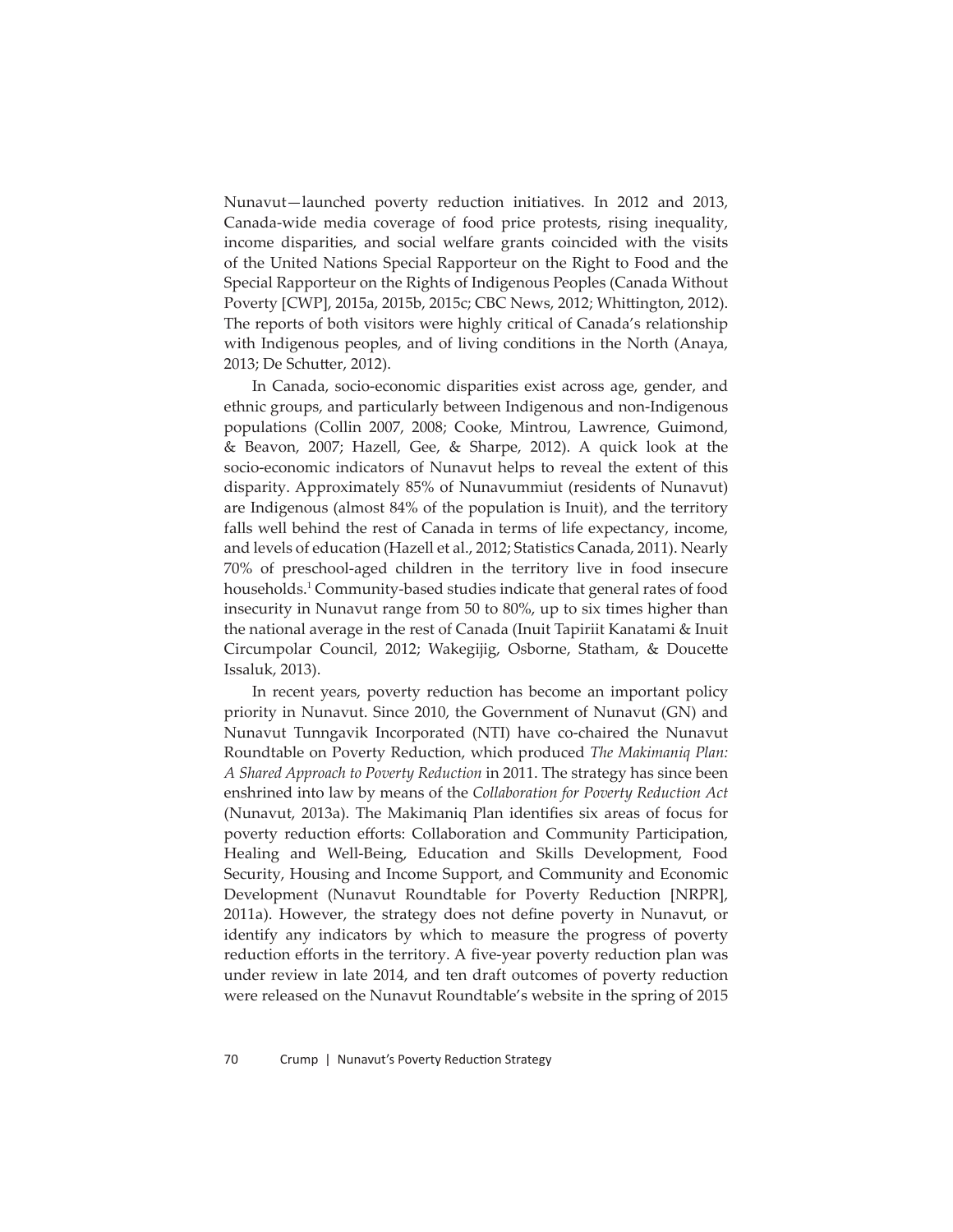(NRPR, 2015a, 2015b). At the time of writing, however, neither had been officially released.

This article seeks to offer insight into the operations of the Nunavut Roundtable for Poverty Reduction in an effort to develop a better understanding of the vision behind the Makimaniq Plan. It does so by drawing on the semi-structured interviews and the raw data from the roundtable public engagement process, which were collected as part of the research for my Master's thesis and which focused broadly on the ways in which poverty is conceptualized in Nunavut and the resulting policy implications for Nunavut's poverty reduction plan. I begin by tracing the origins of Nunavut's poverty reduction efforts and outlining common approaches to poverty reduction. I outline the stages that led to the drafting of the Makimaniq Plan and examine the intentions behind the design of the roundtable's public engagement process. Finally, I argue that the Makimaniq Plan, shaped by a politicized understanding of poverty, has at its core a focus on collaboration between Inuit and the Government of Nunavut, and on healing from the social trauma and upheaval created by federal colonial policies of relocation and resettlement that dispossessed Inuit from their traditional territory and way of life. This understanding of poverty is the product of the roundtable's participatory methods. These are closely aligned with Article 32 of the Nunavut Land Claims Agreement, which states that Inuit have the right to participate in the development of social and cultural policy, as well as in the development of cultural and social programs and services in the territory.

#### **Approaches to Poverty Reduction**

Poverty assessments and poverty reduction policies generally are approached from one of four differing perspectives. The most common is a monetary approach, which defines poverty as economic deprivation and assesses a person's welfare by measuring individual levels of consumption, through their total spending or their total income (Stewart, Laderchi, & Saith, 2007; Stewart, Saith, Franco, & Harriss-White, 2007). Despite its popularity, this approach is strongly criticized, as it sees poverty as a one-dimensional phenomenon. Monetary assessments of poverty rarely include the consumption of non-market goods and services in their estimates, and the approach does not explain why the consumption levels of some individuals are higher than others (Stewart, Laderchi et al., 2007). This criticism is particularly relevant in the context of Nunavut's mixed economy, where it has been noted that Inuit practices of sharing food have begun to expand, albeit in a more limited fashion, to the giving of money,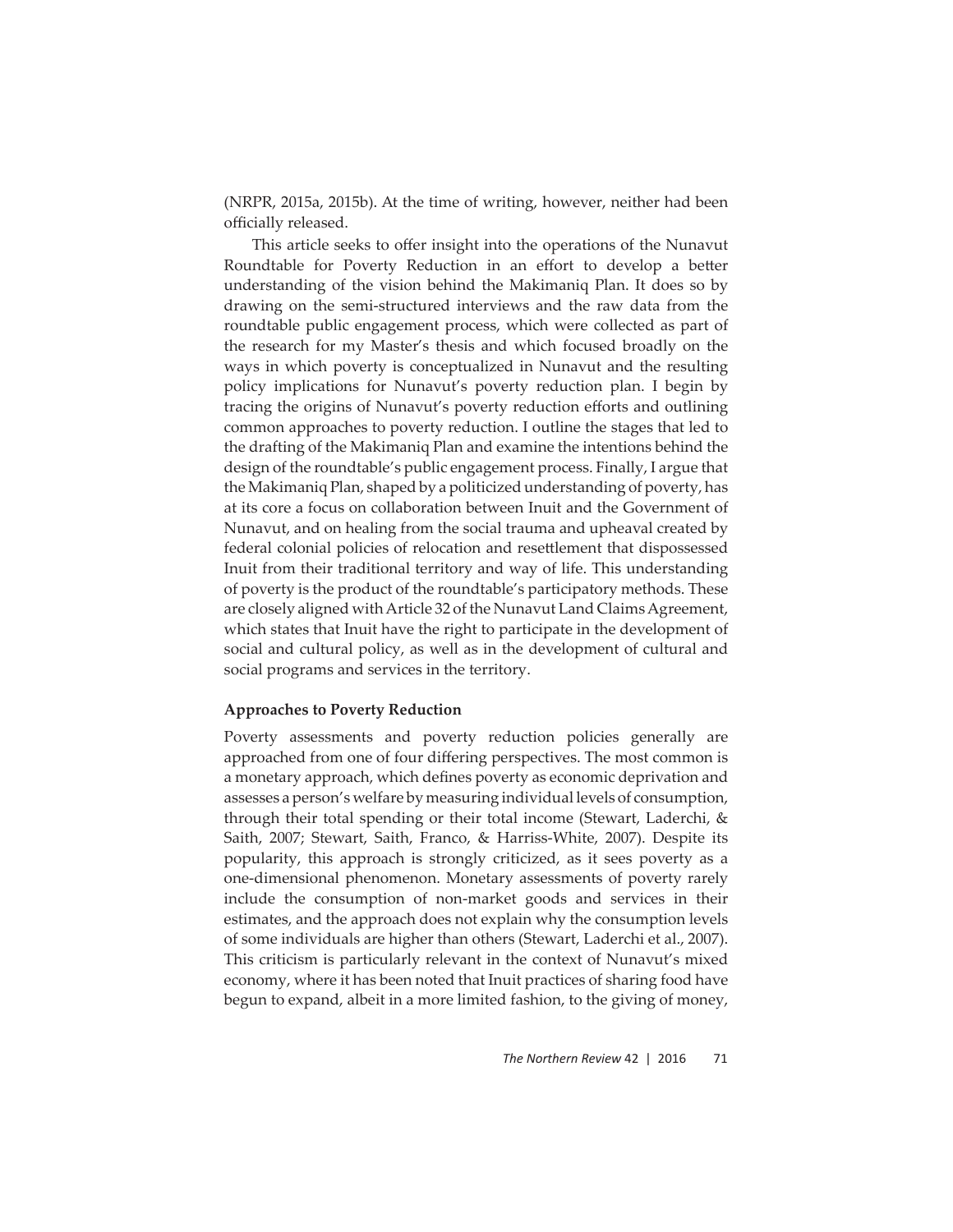the lending of equipment, and the provisioning of ammunition, fuel, and parts (Harder & Wenzel, 2012; Wenzel, 1995).

In fact, it is increasingly accepted that indicators of economic development alone do not provide a complete picture of social well-being. Although money improves a person's chances of well-being, assessments of other variables such as housing, life expectancy, rates of literacy, and sense of community help to provide a more holistic picture of well-being (Akindola, 2009; Bourguignon & Chakravarty, 2002; Duhaime, et al., 2004). This has given rise to alternative approaches to assessing poverty.

The capabilities approach to poverty assessment explores what an individual is able to do (their functionings) and the freedom they have to carry out their functionings (their capabilities) in the pursuit of a valued life (Bourguignon & Chakravarty, 2002; Stewart, Laderchi et al., 2007). This approach, with its emphasis on quality of life, is commonly used by development practitioners. However, the approach captures a person's situation at a particular moment in time and does not engage in an analysis of the causes of that situation (Akindola, 2009; Collin, 2008; Cooke et al., 2007; Hazell et al., 2012; Stewart, Laderchi et al., 2007).

A third approach to defining poverty is more participatory in nature. It engages people with the lived experience of poverty in the assessment of the condition in activities such as community mapping, and wealth and well-being rankings, in an attempt to prevent external value judgements about the meaning or magnitude of poverty from the informing policies and programs designed for its reduction (Akindola, 2009; Lenihan, 2012; Stewart, Laderchi et al., 2007). The participatory approach is also widely used among development practitioners, and it is usually outsider academics or development professionals who collect the assessments and interpret the results. Furthermore, the participatory nature of the approach is affected by time and language barriers faced by community members, as well as the marginalization or exclusion individuals may face within their own community (Stewart, Laderchi et al., 2007).

The fourth approach to poverty, the social exclusion approach, examines the societal causes of poverty, seeking to explain the historical processes of impoverishment and enrichment that have led to the marginalization of certain groups within societies that, in general, appear to be prosperous. The approach is unique in its focus on the processes, dynamics, and structures that cause deprivation; however, the concept of exclusion is difficult to define and measure (Stewart, Laderchi et al., 2007). Like the participatory approach to poverty assessment, the social exclusion approach tends to reveal the context-specific, multi-dimensional nature of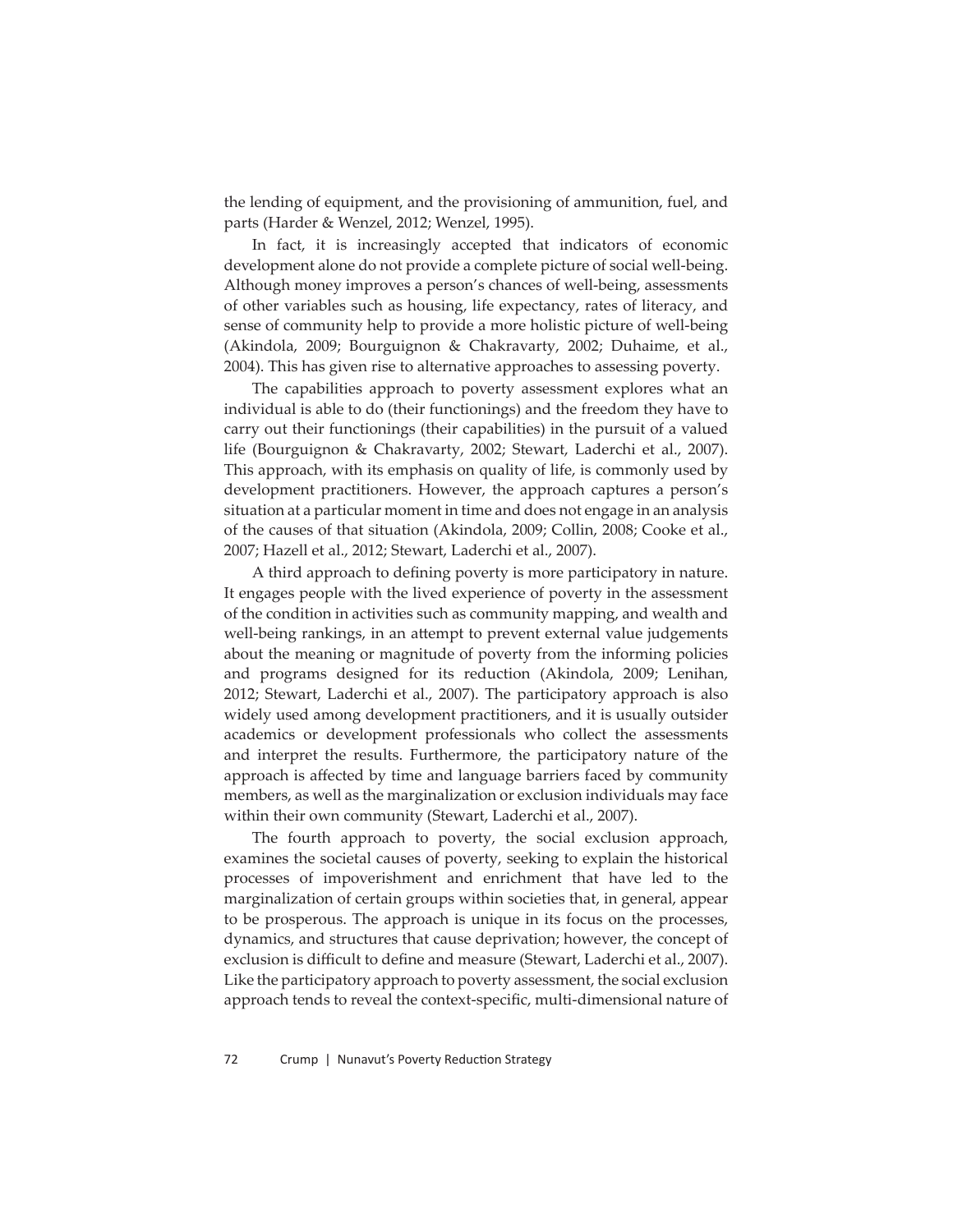poverty. As will be explored below, this is a useful tool for examining poverty in Nunavut. However, this also makes the identification and collection of data about levels of poverty challenging (Impact Economics, 2012; Stewart, Laderchi et al., 2007).

## *Critical Perspectives on Poverty*

Critical scholars of poverty and development discourse argue that throughout the twentieth and into the early twenty-first century, development practice has translated issues of poverty, landlessness, and hunger into technical public health issues (Hindess, 2001; Li, 2007; Razack, 2002). This results in band-aid "improvement" rather than structural change, because the root causes of poverty are not acknowledged (Li, 2007; Razack, 2015). These scholars argue that understanding the way in which neo-liberal governmentality and capitalism intersect under settler colonial rule are key to understanding processes of dispossession and impoverishment past and present (Harvey, 2003; Li, 2007).

The beginning of the description, classification, and management of the condition of poverty began alongside the rise of liberal governmentality in the late eighteenth and early nineteenth centuries. Under liberal governmentality, although most Western populations were assumed to have the capacity for autonomous action, the majority of the world's population, including the poor and the colonized, were not (Hindess, 2001). Those who were considered to be incapable of autonomous action were instead seen as subjects of improvement. Liberal (and more recently neo-liberal) governmentality have therefore intersected with capitalist relations to improve impoverished and colonized populations through the education of desires as well as the configuration of habits, aspirations, and beliefs (Hindess, 2001; Li, 2007; Razack, 2002; 2015).

Capitalist relations are not only a means of accumulation, but also a way of teaching the habits that create the ideal liberal, autonomous subject (Li, 2007). Capitalism is not an autonomous system, however, and interventions are necessary to stimulate economic growth. These interventions set the conditions that have secured settler dominance and accumulation and have dispossessed Indigenous peoples of the land (Coulthard, 2014; Harvey, 2003; Li, 2007; Razack, 2002, 2015). Experts and government administrators are tasked with managing the impoverishment produced by the capitalist interventions that stimulate economic growth through programs of intervention (Hindess, 2001; Li, 2007; Razack, 2002, 2015).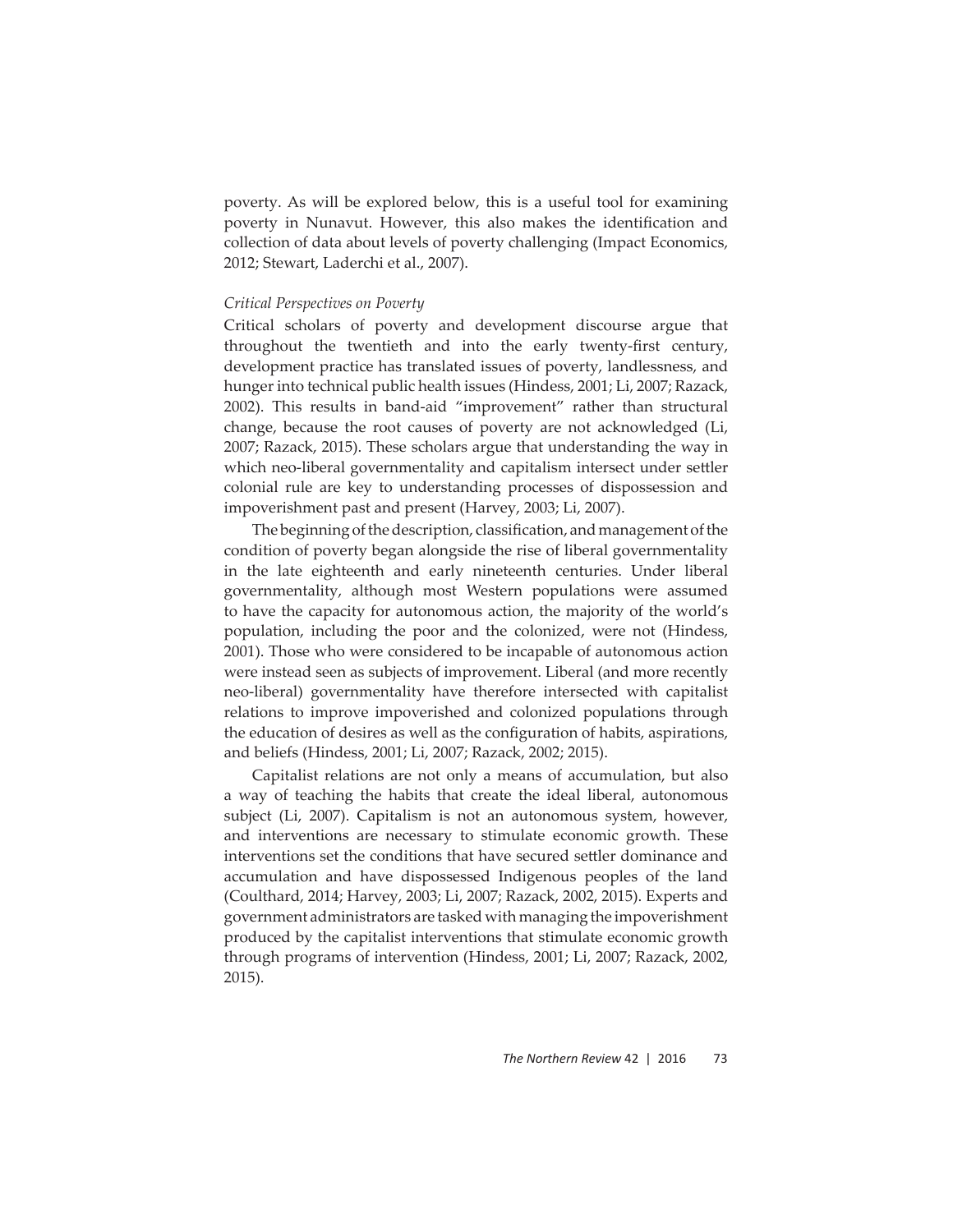Governmental programs of intervention first identify a problem that can be improved upon. Then the problem is "rendered technical" (Li, 2007, p. 7). This process helps to develop indicators that measure improvement while simultaneously removing the problem from its historical and political context, thus de-politicizing the issue (Razack, 2015). Experts therefore tend to offer improvements of the poor or the colonized without addressing the causes of dispossession. At the same time, they can use a population's failure to improve as a rationale for assigning resources to another population that will make "better" use of them. A population's failure to improve can therefore be used to justify dispossession (Li, 2007; Razack, 2002, 2015).

Settler colonial relations emerged later in the Eastern Arctic than in other parts of Canada. Despite a Supreme Court of Canada ruling in 1939 that Inuit were a federal responsibility under the *Indian Act2* , it was only with the onset of the Cold War, excitement about mineral resource exploration in the late 1940s and early 1950s, and international outcry about living conditions in the Arctic, that Inuit lives came under direct influence of the Canadian government. Although the federal government implemented programs of intervention including resettlement and relocation that were intended to improve Inuit well-being during this time, Inuit had no treaties with the Canadian government until 1993, when the Nunavut Land Claims Agreement was signed (Abele 2009; Canada, 1996; Clancy, 1987; Coulthard, 2014; Goldring, 2010; Hicks & White, 2000).

The Qikiqtani Truth Commission (QTC), undertaken between 2007 and 2010, investigated the "history of decisions and events that affected Inuit living in the Qikiqtani region" from 1950 to 1975 (Qikiqtani Inuit Association, 2013, p. 14). The Commission found that the Inuit experienced considerable cultural, personal, and economic upheaval and trauma between 1950 and 1975, "the effects of which are still being felt, and in some instances have been passed on to younger generations" (QTC, 2015, "Qikiqtani Truth Commission – Key Findings", para. 6).

Iqaluit mayor Madeleine Redfern is the former executive director of the Qikiqtani Truth Commission. She describes how the process of relocation, which was initiated with the arrival of colonial administration to the Eastern Arctic, led to the erosion of self-sufficiency: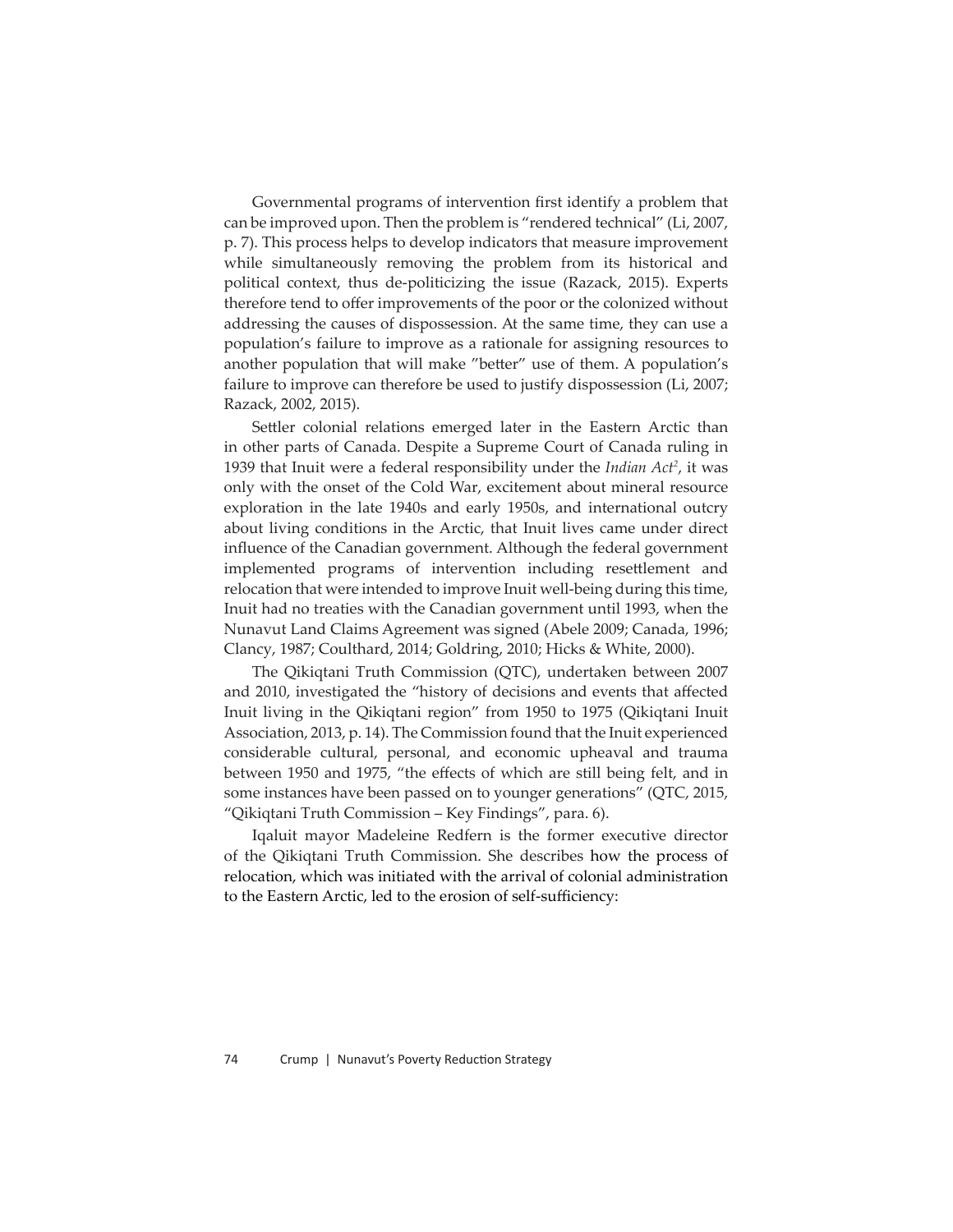And it's not just the simple issue of relocation. It's actually the shift in disempowering people so they stop being self-sufficient. Inuit were self-sufficient. And some Inuit-not all Inuit-in different places, for different reasons could suffer periods of hardships. Just the same way that any society. Let's say your family suffers a parental loss and the only bread-winner, dies. A shift happens. So that's pretty much how it was ... But the intervention of government controlled almost every aspect of Inuit lives; like who got a house and who didn't. Who gets a job and who doesn't. Whose children are sent away and not. Who gets provided training or skills or not. And so it's no longer a question of individual choice. And that is the foundation of why and how  $-$  there are some people who moved off the land first. Got the first houses. Got the first jobs. Certain families were liked by area administrators over others and if they got that initial leg up, those families usually continued to do well. The Inuit who came in later or were forced, or who were not liked by government officials, did badly. Three, four, five generations now have not done well. (Redfern, 2015)

In order to effectively address poverty in Nunavut, it is important to understand the historical and political context in which it emerged. Cultural disruption and dispossession of the land in Canada has created among Indigenous peoples a "near total psychological, physical and financial dependency on the state" (Alfred, 2009, p. 42). In Nunavut, the upheaval caused by relocation and resettlement continues to be felt several generations on. As will be seen below, this cultural disruption continues to have significant repercussions on family well-being and economic independence in the territory, despite the fulfilment of the political vision of Nunavut, a territory governed by Inuit, for Inuit.

#### **Origins of the Nunavut Roundtable for Poverty Reduction**

Nunavut, which means "our land" in Inuktitut, came into being on April 1, 1999. The signing of the Nunavut Land Claims Agreement (NLCA), which secured the creation of the new territory, occurred after two decades of negotiation with the Government of Canada. The Inuit position throughout the land claims negotiations was firm-"No Nunavut Territory, No land claims agreement"—as negotiators pushed for a territory governed through public government (Hamely, 1995; Hicks & White, 2000; Merritt, 1993, p. 4). The Agreement was a major achievement for Canadian Inuit. The territory of Nunavut covers one-fifth of Canada's land mass and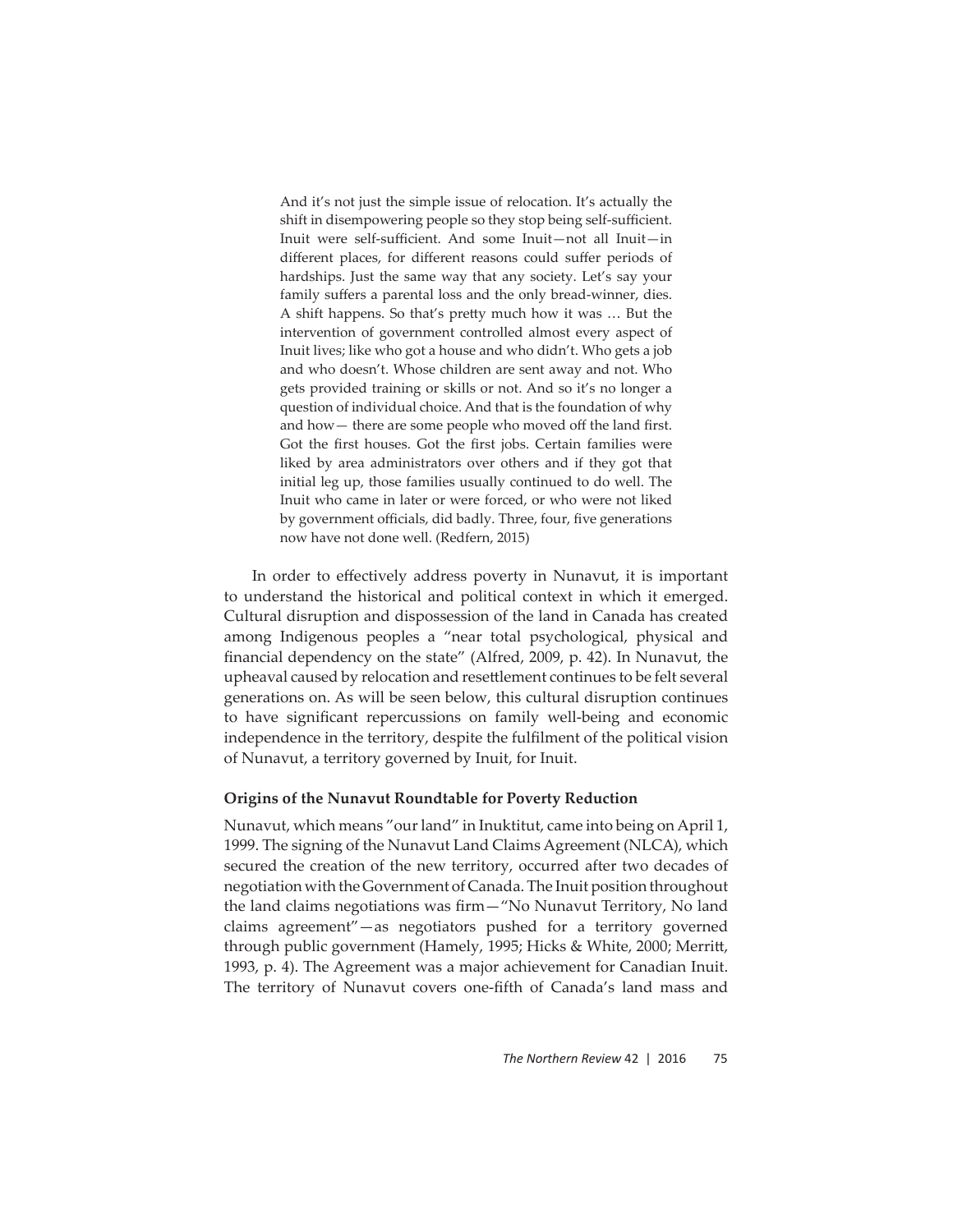includes a large marine area, making it the largest land rights agreement in Canada (Inuit Tapiriit Kanatami, 2015; Kusugak, 2000).

In exchange for the surrender of Aboriginal title, the Nunavut Land Claims Agreement acknowledges Inuit title to 356,000 km² of land, 38,000 km2 of which is fee simple title, which includes surface and mineral rights, in promising areas. Where Inuit have surface title to the land, they have the right to negotiate with industry for impact mitigation and socio-economic benefits. The NLCA grants Inuit a 5% share of any royalties the federal government receives from oil, gas, and mineral development on Crown land, and contains provisions for a capital transfer payment of \$1.148 billion, payable over fourteen years. The Nunavut Land Claims Agreement also gives Inuit priority rights to harvesting wildlife for domestic, sport, and commercial purposes in the areas covered by the Agreement. It also includes provisions for the establishment of three national parks, an increase in Inuit employment in government, and a \$13 million training trust fund. Inuit have equal membership with government (both territorial and federal) on the institutions of public government created by the land claim, including the Wildlife Management Board, the Water Board, the Impact Review Board, the Nunavut Planning Commission, and the Surface Rights Tribunal (Canada, 1993; Hicks & White, 2000; Kusugak, 2000).

Public expectations for the new territory were high (Bell, 1992, 1993; Maghagak, 1999). In addition to all the rights secured in the NLCA, public expectations were that an Inuit-run territorial government would increase levels of employment and help improve the lives of Inuit. However, scholars and Inuit leaders were cautious about the degree to which the new territory would produce immediate change. Instead, they emphasized that the Agreement was part of a process of Indigenous political empowerment and a transition stage in the relationship between Indigenous people and the Canadian state, rather than an end in and of itself (Hamely, 1995; Hicks & White, 2000; Kusugak, 2000; Merritt, 1993).

In 2009, ten years after the creation of Nunavut, the territorial government, under then premier Eva Aariak, commissioned a review of the effectiveness of the programs and services it offered. More than 2,100 people participated in public meetings, interviews, phone-in radio shows, and an online survey in twenty-fi ve communities. Entitled *Qanukkanniq? The GN Report Card*, the review found that although Nunavummiut remained supportive of the territory of Nunavut and the vision that had created it, most people's expectations of Nunavut had not been met. According to the report card, Nunavummiut were particularly critical of the lack of improvements in education and training outcomes, the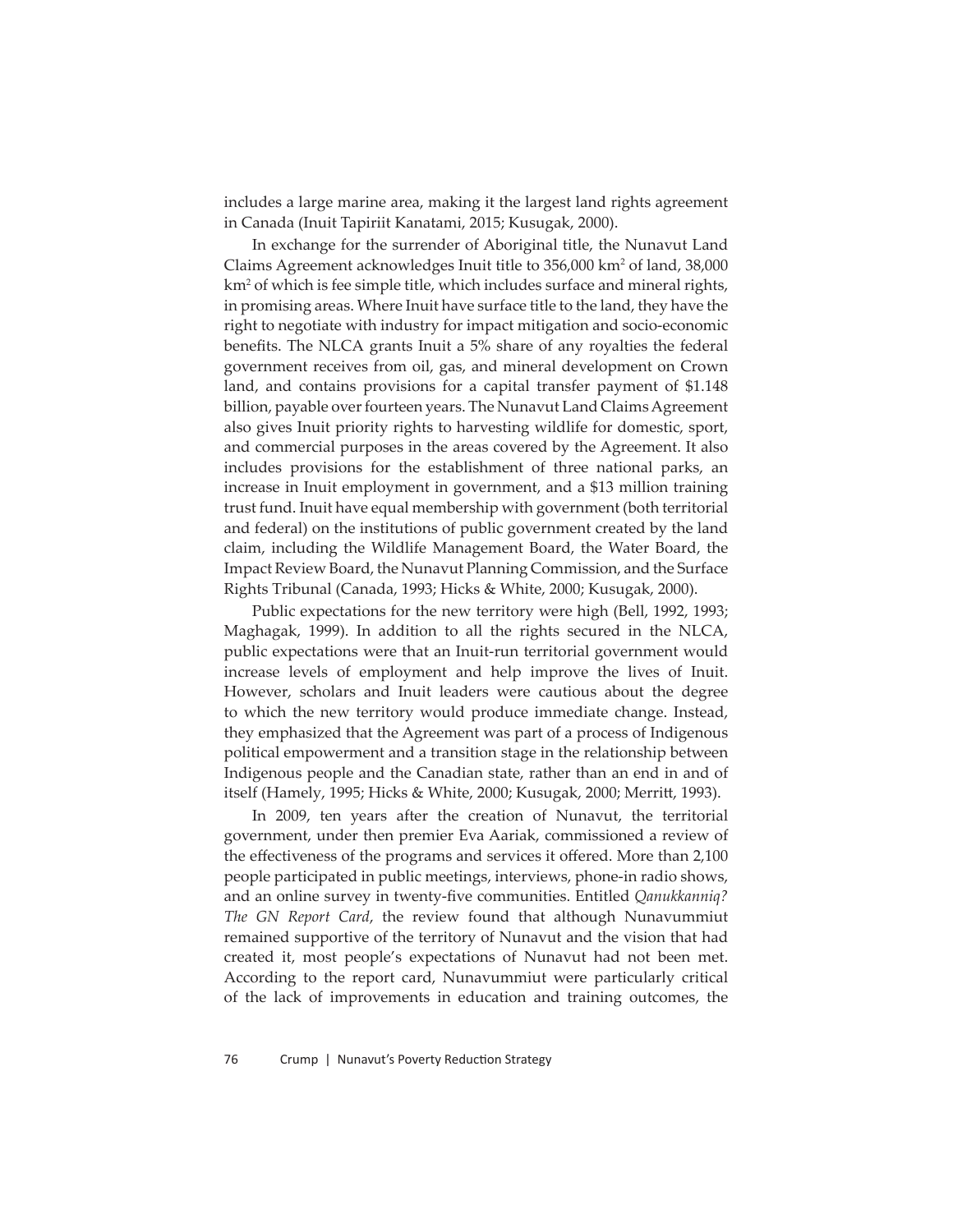territory's housing crisis, and the substantial levels of poverty as well as growing reliance on income support (North Sky Consulting, 2009).

Monetary measurements of poverty indicate that levels of poverty in Nunavut are high (CWP, 2015b; Impact Economics, 2012). A recent study found that 48% of the territory's population lives below the lowincome rate (Duhaime  $&$  Édouard, 2015). However, defining poverty is not as straightforward as simply identifying low rates of income. Studies commissioned by the Nunavut Anti-Poverty Secretariat have argued that poverty, as it is known today (i.e., low levels of income), did not exist in Nunavut until Inuit came to live in modern settlements. Before this transition, through times of plenty and times of hardship and suffering, Inuit were self-reliant and community support figured prominently in individual survival (Battle & Torjman, 2012; Impact Economics, 2012). Other studies have found that despite the "objective living conditions" in Nunavut, which both outsiders and Nunavummiut see as harsh material living conditions, nearly all Nunavummiut are satisfied with their lives in their communities (Morin, Édouard, & Duhaime, 2010). The International Survey of Living Conditions in the Arctic (SLiCA) acknowledged that living conditions are shaped by an individual's control of both material and non-material resources, and that an individual's use of resources is in turn shaped by structural conditions (Nordic Council of Ministers, 2015). Strong family and community networks continue to help ensure material existence in Nunavut and give Nunavummiut meaning and a sense of belonging in their daily lives (Damas, 2002; Duhaime, Searles, Usher, Myers, & Fréchette, 2004; Harder & Wenzel, 2012; Morin et al., 2010; Usher, 1976; Wenzel, 1995). Clearly defining, and therefore reducing, poverty in Nunavut is a delicate and complex task (Laderchi, Saith, & Stewart, 2003).

In December 2009, the Third Legislative Assembly of Nunavut released an Action Plan for the Government of Nunavut's 2009–2013 mandate, *Tamapta: Building Our Future Together*. In response to the GN Report card, the action plan committed the territorial government to developing and implementing a poverty reduction strategy (Nunavut, 2009). In the absence of federal leadership on poverty reduction over the last decade, poverty reduction efforts have been led by Canada's provinces and territories (Falvo, 2012). A quick survey of Nunavut's *Hansard* records, however, reveals that prior to opening of the Third Legislative Assembly in the fall of 2009, the term "poverty" had been mentioned in the territory's legislature fewer than a hundred times. Approximately half of these mentions occurred in the fourth session of the second assembly.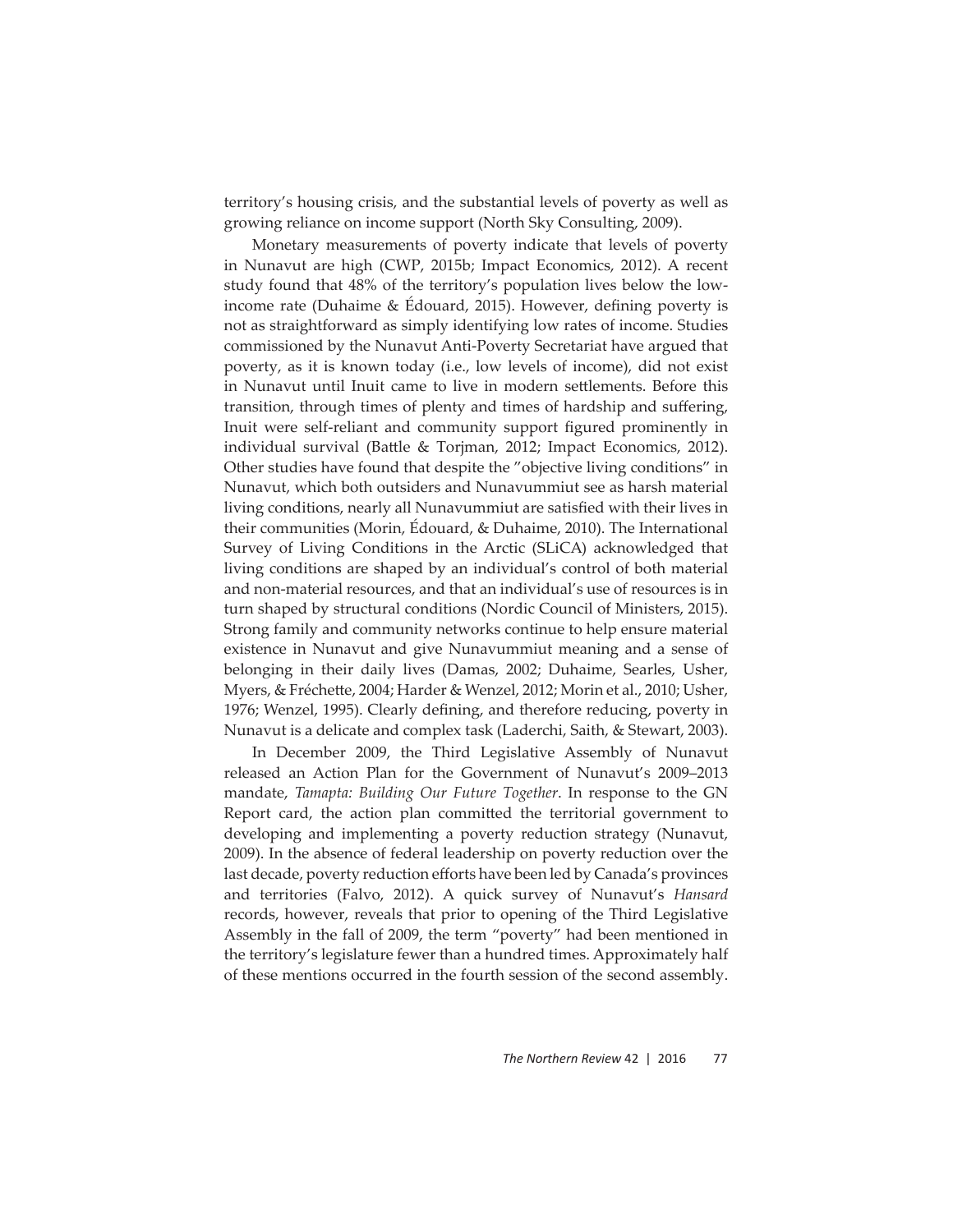This seems to indicate that the public discussion about poverty and poverty reduction in Nunavut is relatively new, at least as a political issue.

# **The Nunavut Roundtable for Poverty Reduction and the Public Engagement Process**

Before examining the participatory way in which Nunavut's poverty reduction policy was created, a few words should be lent to the methods used in this research project. The fieldwork was carried out in the spring of 2015 over a period of three weeks in Iqaluit, which is the capital of Nunavut and the hub of government offices in the region. Iqaluit is also home to the Nunavut Anti-Poverty Secretariat, which oversees the Nunavut Roundtable for Poverty Reduction and is housed in the offices of the Department of Family Services.

My analysis draws on raw data from the early stages of the roundtable public engagement process, which I collected while in Iqaluit. This material spans the official launch of the territory's poverty reduction efforts in 2010, discussions about poverty at the community level, as well as the regional meetings that took place before and after the Poverty Summit, where the Makimaniq Plan was drafted in late 2011. Records included photographs of flipchart notes written during community dialogue meetings; transcripts of radio programs; reports of community poverty reduction committees; as well as meeting minutes and reports from an Elders' workshop held in Arviat, a Qikiqtani Inuit Association Youth Summit held in Iqaluit, and a Youth Photovoice project carried out in Pangnirtung. While the roundtable records offer a fairly clear, unpolished image of how the public engagement process worked, there were gaps in some of the information. The documents I was given access to did not include records of the community dialogues in four communities: Cape Dorset, Repulse Bay, Resolute Bay, and Whale Cove. There were also no records from the poverty summit itself. Additionally, much of the public engagement process was conducted in Inuktitut and, although the majority of the material I had access to had been translated, not all of the meeting documents were available in English. These holes have been filled as much as possible by the discussions about the roundtable process that occurred during my interviews.

I conducted fifteen semi-structured interviews in person and over the phone while in Iqaluit, and three interviews by Skype upon my return to Ottawa. Interview participants were identified using snowball sampling and included ten people who had personal experience with the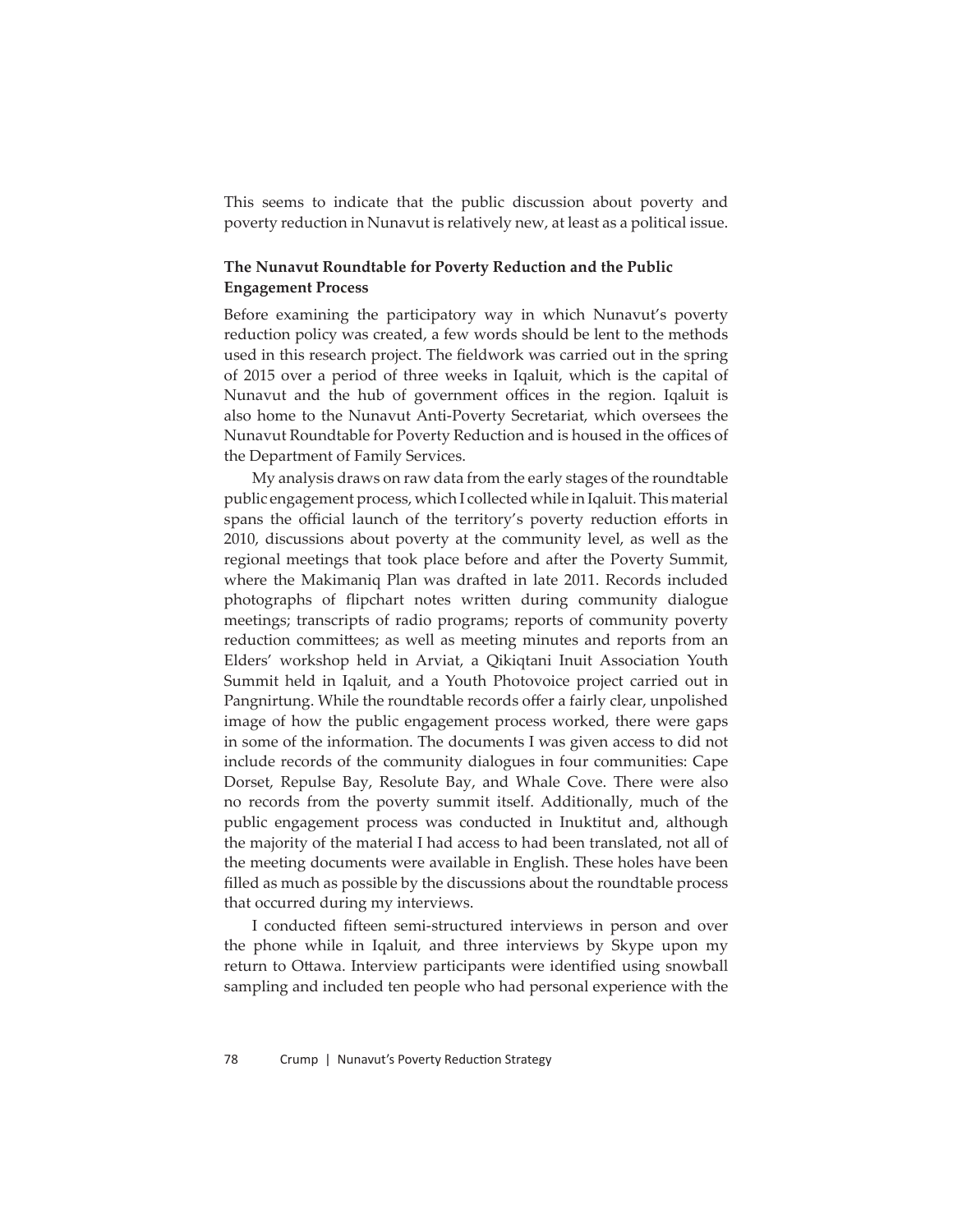roundtable's process (including three who were involved in the design of the process), as well as eight community members who, although aware of the process, have not participated in the roundtable. Due to the large number of southerners working in government and other official positions in the territory, in general, and Iqaluit in particular, only six of my interview participants were Inuit; two of these individuals were NTI staff and one worked for the GN. My reliance on interviews primarily with residents of Iqaluit (sixteen of eighteen interviews) does introduce a bias towards the Iqaluit perspective of the work of the roundtable. However, the conversations about poverty that emerged from my interviews echoed the discussions found in the records of the roundtable's community dialogues.3

The raw data from the early stages of the public engagement process were examined using descriptive codes in order to develop a clear image of how the Nunavut Roundtable for Poverty Reduction operates, to draw out key themes of the discussions, and to compare them with the themes of the Makimaniq Plan. Descriptive codes were then applied to the interview transcripts to identify some of the differing debates and understandings of poverty in Nunavut within the sample group. Finally, analytic codes were applied to the transcripts to identify common themes within these understandings and which of these featured most prominently in discussions about the definitions or meanings of poverty. This process revealed the importance of collaboration and healing to poverty reduction efforts in the territory.

Nunavut's poverty reduction efforts were officially launched on October 18, 2010. Over the next year, Nunavummiut participated in meetings at the community, regional, and territorial level, in order to discuss poverty reduction across the territory (NRPR, 2011a, 2011b, 2011c, 2011d, 2011e, 2011f, 2011g, 2011h, 2011i). These meetings were convened by the Nunavut Anti-Poverty Secretariat, which was co-chaired by the GN and NTI and followed a participatory model of community development.

Following a pilot workshop held in Iqaluit, the poverty reduction public engagement process began in earnest in February and March 2011. Six facilitator workshops were held in the Qikiqtani, Kivalliq, and Kitikmeot regions. At these workshops, the facilitators, who had been identified with the help of local hamlet councils, were first provided with some background to the GN's poverty reduction efforts and then participated in a model community dialogue session (I-P, 2015).<sup>4</sup> Drawing on the World Café method of community development,<sup>5</sup> designed to engage a large group of stakeholders in collective decision-making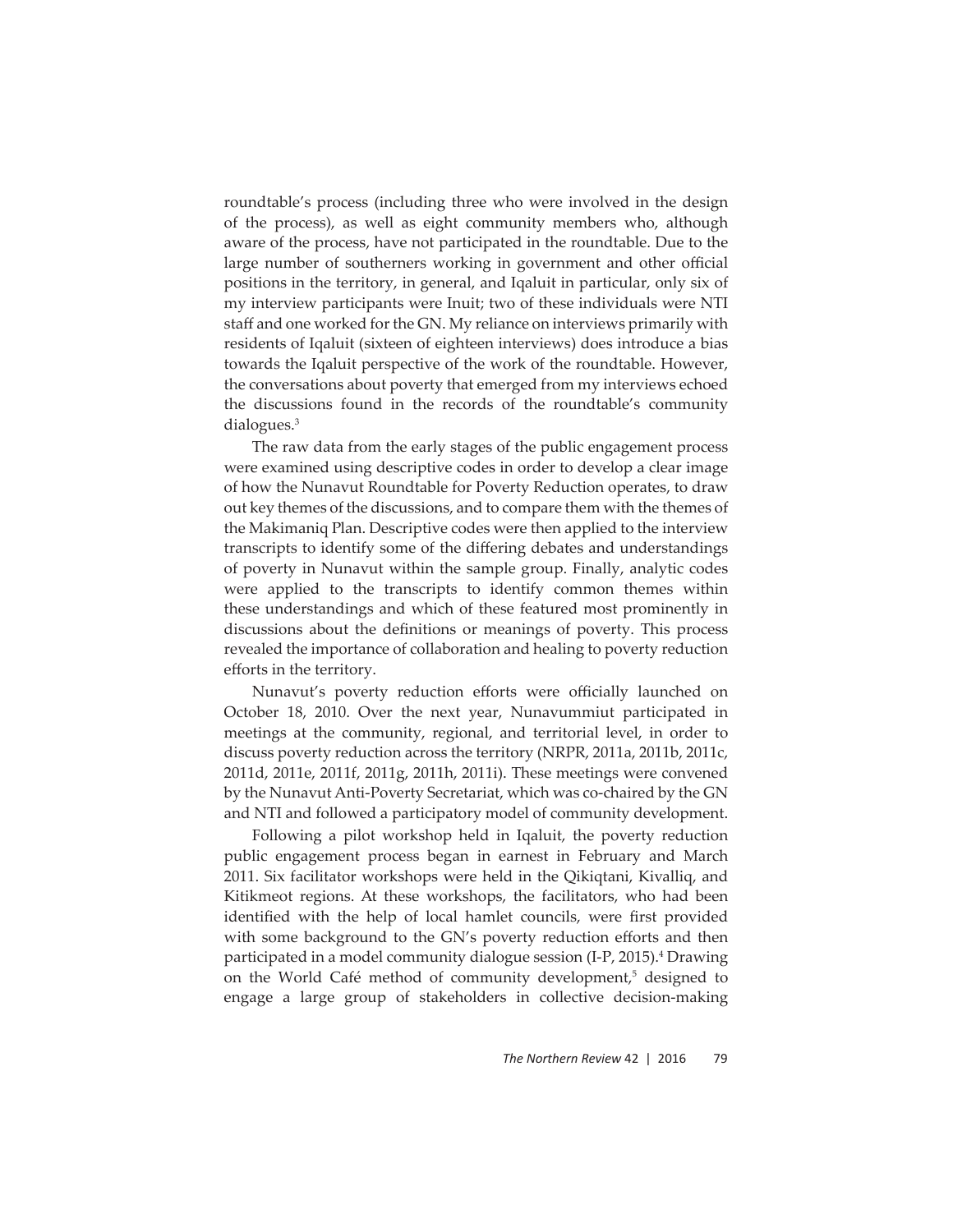processes, workshop participants were divided into small groups and asked to talk about concepts from *Inuit Qaujimajatuqangit*, Inuit values and principles, that were important to them (NRPR, 2011j). These small groups then discussed a series of questions that sought to develop a vision of happy, healthy communities, before returning to the larger group to share their thoughts and ideas (I-P, 2015; McKenna, 2015). The facilitators were not required to follow this model of workshop for meetings they were to chair in their community. However, many of the subsequent community dialogue sessions drew upon the methods and tools provided during the facilitators' training. Workshop participants also brainstormed meeting logistics and ways to document and share the information gathered at the meeting they were to facilitate. Workshops, small group dialogues, informal conversations, and radio programs were identified as effective methods of engaging community members in discussion about poverty reduction, and the Anti-Poverty Secretariat offered participants a list of questions that could be used to prompt discussions.

Between March and May 2011, fifty community dialogue sessions were held across Nunavut, allowing for extensive opportunities for contributions from nearly every community in the territory. More than 800 Nunavummiut participated in call-in radio shows, public workshops, a short survey, youth workshops, elders' workshops, inter-agency meetings, and poverty reduction committee meetings. The transcripts and findings of many of these meetings were shared with the Anti-Poverty Secretariat and were synthesized into regional reports ahead of the regional roundtables held in May and June in the North Qikiqtani, South Qikiqtani, Kitikmeot, and Kivalliq regions (NRPR 2011b, 2011c, 2011d, 2011e).

At the regional roundtables, community representatives, government representatives, and policy experts, invited by the Anti-Poverty Secretariat with help from the hamlets, met to discuss the reports to ensure that they accurately reflected what the communities had discussed. The six overarching themes that emerged from the community-level meetings included: healing and well-being; education, training, and skills development, including Inuit societal values, knowledge, and core life skills; food security and country food access; housing and income support programs; community economic development, employment, and cost of living; and other issues and ideas, a catch-all thematic category. Following this discussion, regional roundtable participants brainstormed "Options for Action" that could be included in the territory's poverty reduction plan. These options were compiled into regional reports and then consolidated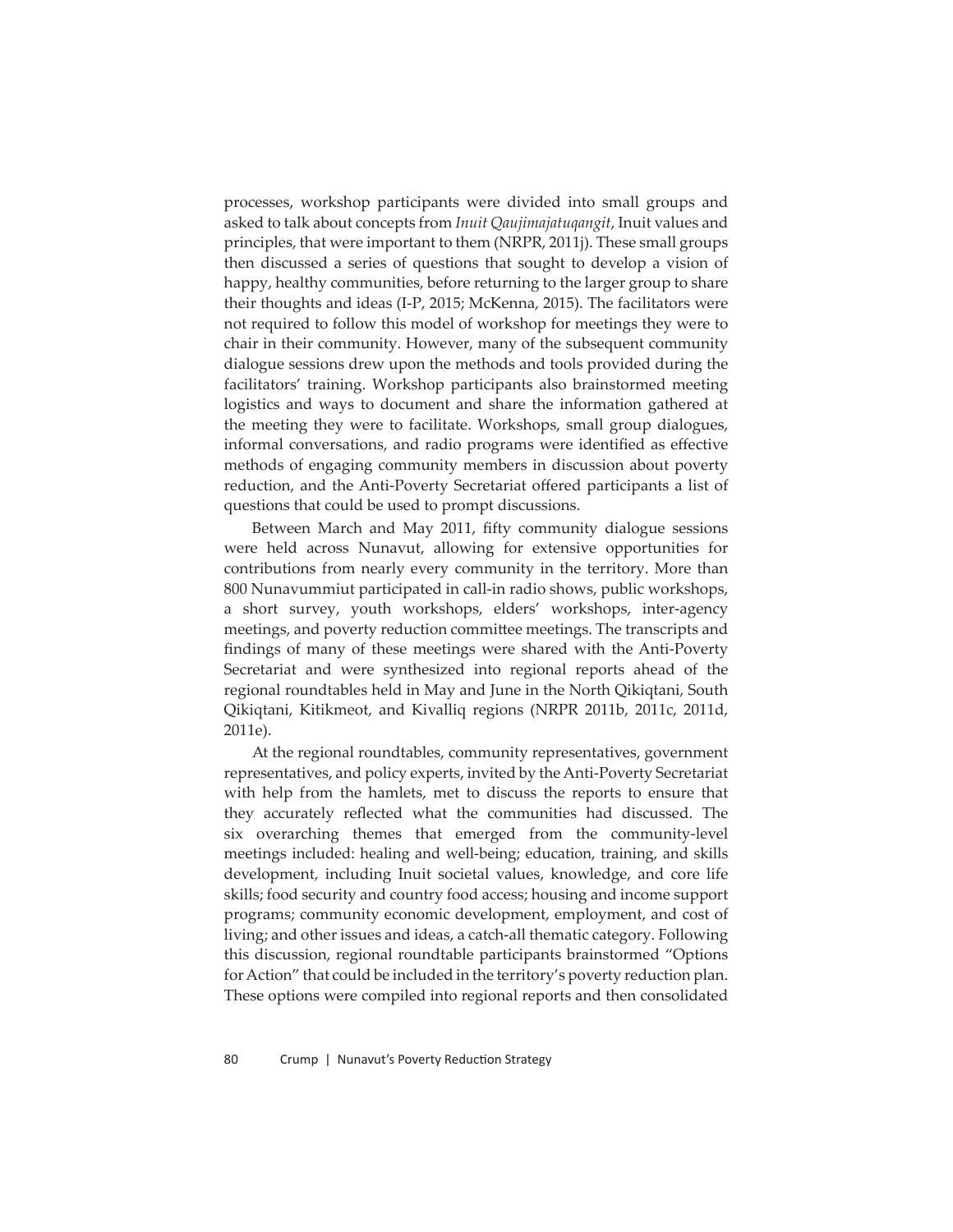by the secretariat ahead of the Poverty Summit, where they would be used to help draft Nunavut's Poverty Reduction Strategy, *The Makimaniq Plan: A Shared Approach to Poverty Reduction* (I-D, 2015; McKenna, 2015; NRPR, 2011k, 2011l, 2011m, 2011n).

The Poverty Summit, held in Iqaluit, November 28–30, 2011, was attended by fifty participants including elected officials, government employees, and community representatives from each of the regions with the exception of Kivalliq, where participants were weathered in (I-P, 2015; NRPR, 2011a). Over the first two days of the summit, participants achieved consensus on what should be included in the poverty reduction strategy. Anti-Poverty Secretariat staff spent the evening of the second day of meetings drafting text for the strategy. On the last day of the summit, the text was read back to the participants and discussed line by line until general agreement on the draft of the Makimaniq Plan was achieved. The six thematic areas of the plan differ only slightly from those that emerged through the community dialogue sessions—community collaboration and participation; healing and well-being; education and skills development; food security; housing and income support; and community and economic development (CWP, 2015b; NRPR, 2011o; Nunavut, 2013b). During the summit, then premier Eva Aariak committed her government to developing and introducing legislation that would ensure the implementation of a long-term Poverty Reduction Action Plan, in collaboration with members of the roundtable (McKenna, 2015; NRPR, 2011o).

Over the next few months, the Makimaniq Plan was finalized by the secretariat and was released publicly in February 2012. Between May and September of that same year, the secretariat held four more regional gatherings to ensure that the Makimaniq Plan accurately reflected the ideas and themes that had been raised in the community dialogues and regional roundtables, as well as to discuss the implementation of the plan and some of the poverty reduction activities already underway in communities across the territory (NRPR, 2012a, 2012b, 2012c). In October 2012, a Memorandum of Understanding between Nunavut Tunngavik Incorporated and the Government of Nunavut was signed, renewing their partnership in leading Nunavut's poverty reduction efforts (I-D, 2015; McKenna, 2015; NRPR, 2011c; Scott, 2015). As part of the territory's poverty reduction efforts, the roundtable convened the Nunavut Food Security Coalition to develop a food security strategy (McKenna, 2015; Nunavut Food Security Coalition, 2012).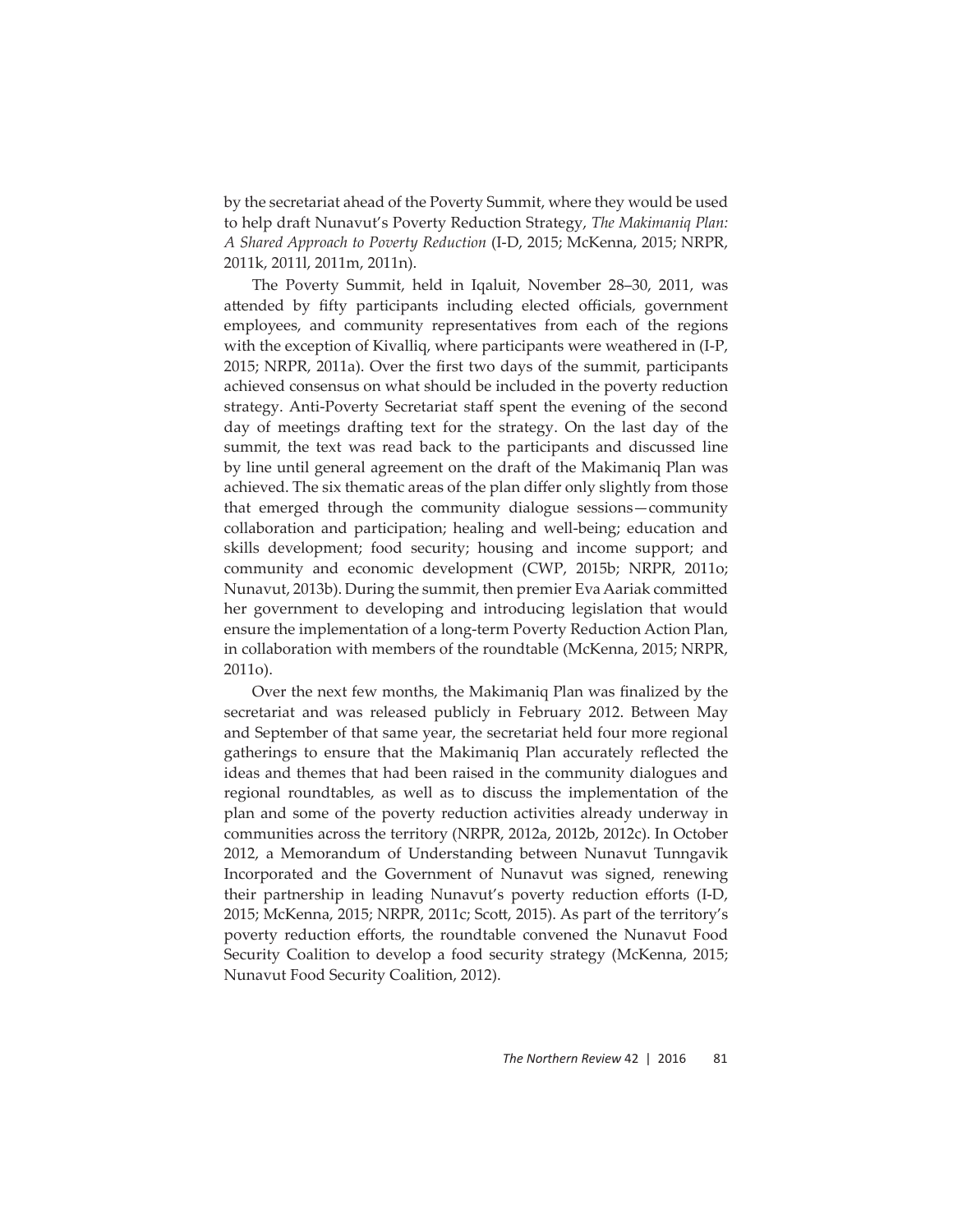During this period, the Anti-Poverty Secretariat drafted what would become the *Collaboration for Poverty Reduction Act*. This legislation was enacted into law in May 2013. In a manner that is consistent with Article 32 of the Nunavut Land Claims Agreement, the legislation requires the GN to work with members of the Nunavut Roundtable for Poverty Reduction to produce a five-year plan of action, to develop an official definition of poverty, and to develop indicators to measure the progress of poverty reduction during the first five years of the plan's implementation (CWP, 2015b; McKenna, 2015; Nunavut, 2013a, 2013b). The first official meeting of the Nunavut Roundtable for Poverty Reduction was convened in June 2013 in Iqaluit to assess the progress of poverty reduction efforts and to identify priorities for a five-year plan. Roundtable participants are representatives of governments, Inuit organizations, businesses, and the labour and non-profit sectors that have a territorial mandate, although membership is open to regional and local organizations, as well as to individuals who live in poverty. Since 2014, roundtable meetings have been held biannually (I-L, 2014; Scott, 2015; Tagalik, 2015).

### **Objectives of the Public Engagement Process**

In its design of the public engagement process outlined above, the Nunavut Anti-Poverty Secretariat had sought to meet two key objectives. The first was to develop a model for social policy development that would align government operations with Article 32 of the Nunavut Land Claims Agreement. (Canada, 1993; I-P, 2015; McKenna, 2015; Scott, 2015). However, since the creation of Nunavut, there has been no effective model through which Inuit can participate in social policy development. According to one interview participant:

> Government hasn't yet found an effective means of working on social issues with the public and in particular, with Nunavut Tunngavik Incorporated, with Inuit. We [the Anti-Poverty Secretariat] have hoped that as we developed the [Food Security] Coalition and the Roundtable models, that eventually this approach will be used more and more … with a broad range of social issues that require meaningful public engagement. (McKenna, 2015)

The Roundtable for Poverty Reduction's public engagement process was designed to be participatory and to promote collaboration between government departments, Inuit organizations, and Nunavummiut (I-D, 2015). The Anti-Poverty Secretariat envisioned a process where "decisions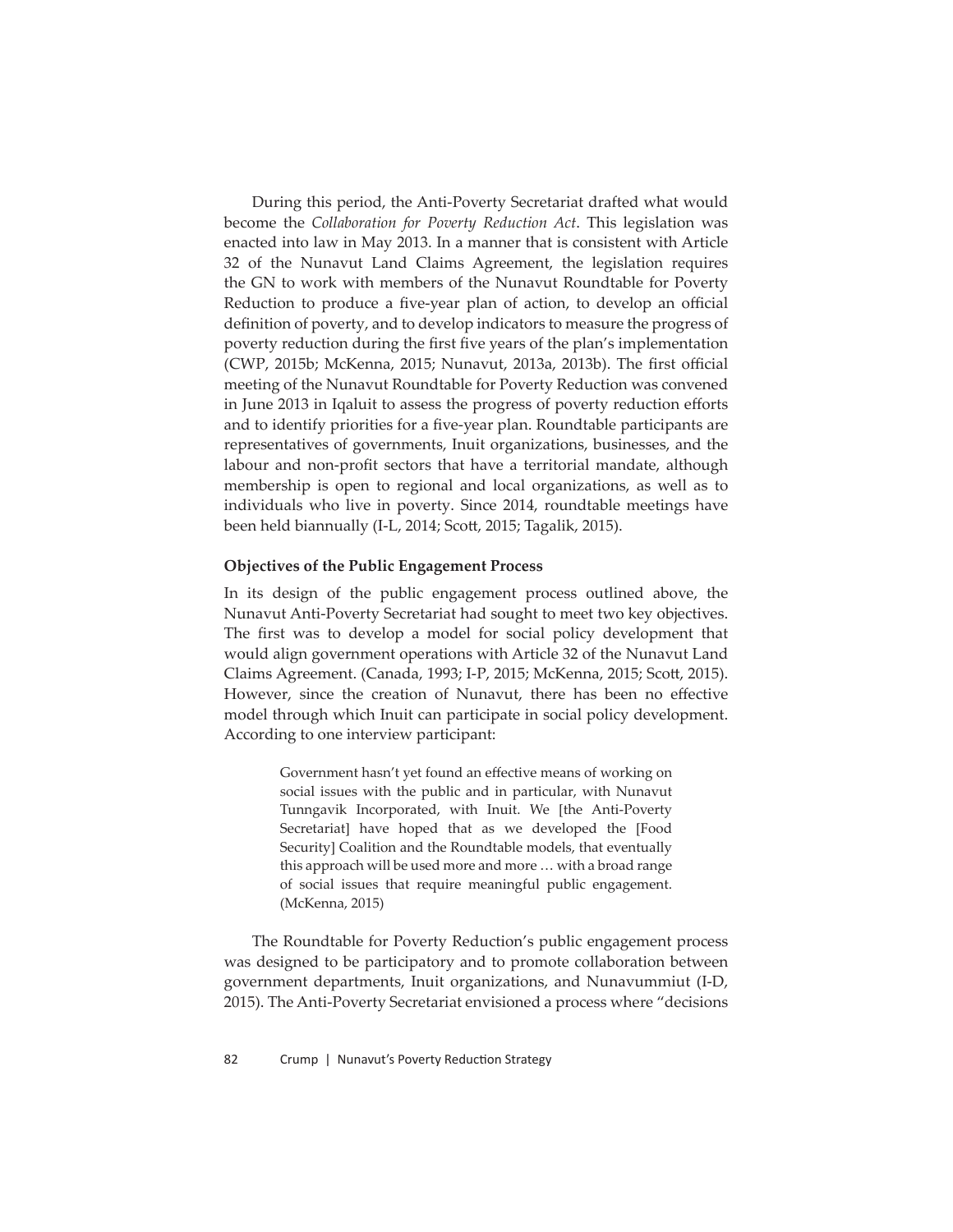are made together about what needs to be done and who will do it. A plan is prepared together, after which, everyone takes action" (Nunavut Anti-Poverty Secretariat, 2010, p. 2). The public engagement process offered several opportunities for community and regional feedback while the plan was being developed. The first regional roundtables were convened as a means of fine-tuning the regional analysis of the data submitted by each community dialogue facilitator. The draft Makimaniq Plan, reviewed word by word by poverty summit participants before its public release, was subsequently presented at four more regional gatherings for approval and feedback. This process ensured that roundtable participants remained engaged throughout the process of developing Nunavut's poverty reduction policy (I-D, 2015; I-P, 2015; McKenna, 2015; Scott, 2015).

The second overarching objective of the roundtable process was to facilitate a discussion about poverty that did not centre on the misery of the lived experience of poverty (I-L, 2015; I-P, 2015; McKenna, 2015; Scott, 2015). While the community dialogue sessions did touch on the challenges faced by Nunavummiut, the facilitation questions helped focus discussions on a vision of happy, healthy communities (Grise Fjord Community Dialogue, 2011; NRPR, 2011p; Nunavut Anti-Poverty Secretariat, 2011; Pond Inlet Community Dialogue, 2011; Qikiqtarjuaq Community Dialogue, 2011). Because of the forward-looking focus of the dialogue sessions, the early stages of the roundtable process did not produce a definition of poverty. As a result, the Makimaniq Plan does not include indicators by which to measure poverty reduction or explicit recommendations, instead identifying the six thematic areas of focus for poverty reduction efforts (I-D, 2015; I-L, 2015; I-P, 2015; McKenna, 2015; NRPR 2011a; Tagalik, 2015). Nevertheless, I argue that this forwardlooking, participatory methodology is important, not only because of its alignment with Article 32, but also because it fostered a social exclusion focus to the discussions of poverty, producing a politicized understanding of poverty that continues to inform the direction of Nunavut's poverty reduction efforts.

#### *Collaboration and Healing at the Core of the Makimaniq Plan*

Canadian approaches to poverty reduction tend to reflect either a monetary, a capabilities, or a social exclusion approach to poverty, although Statistics Canada's measurements of low income is the most commonly used indicator of poverty (Collin, 2007, 2008; MacKinnon, 2013).<sup>6</sup> In contrast, the Nunavut Anti-Poverty Secretariat oversaw an explicitly participatory public engagement process that fostered discussions about the political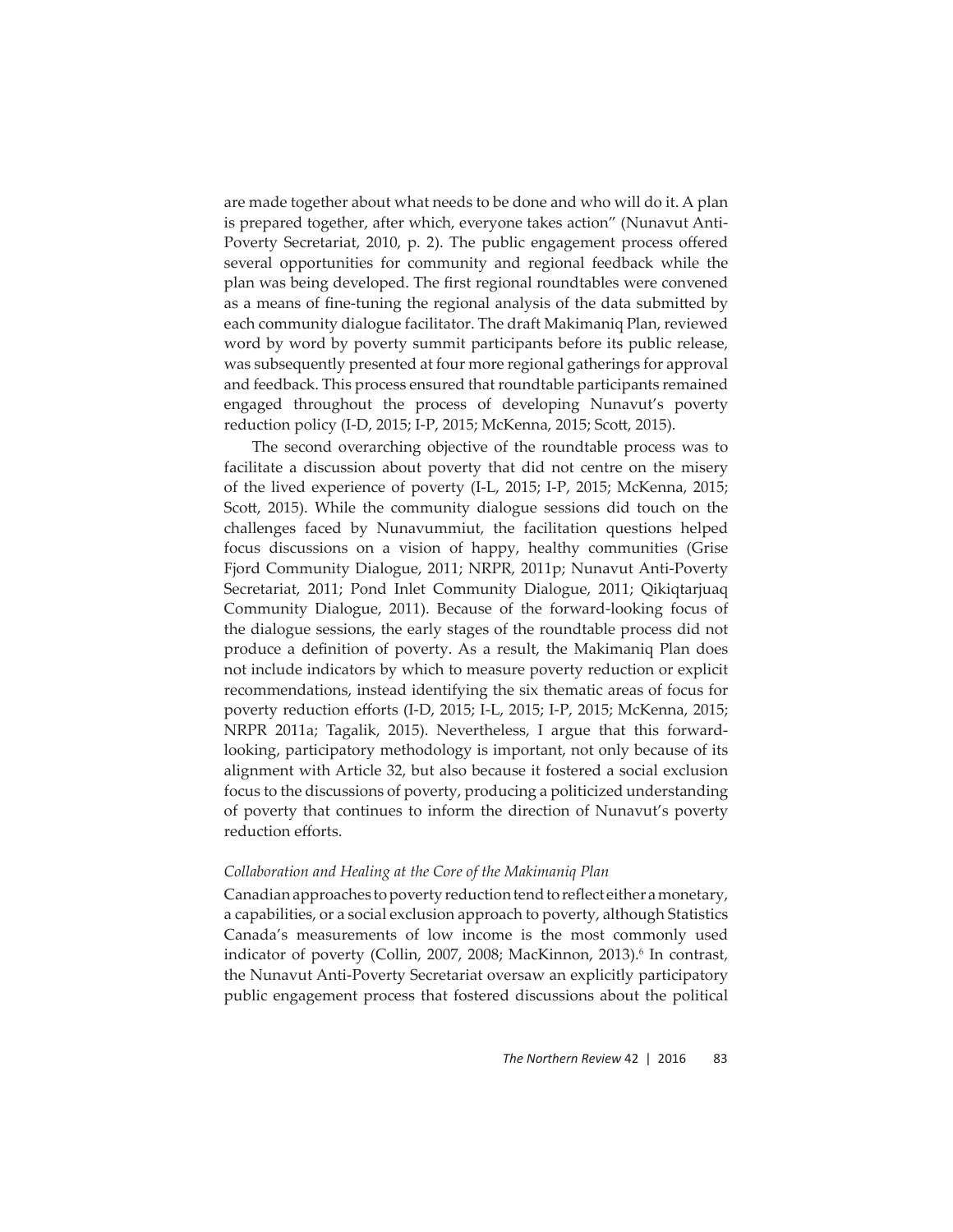and historical context in which poverty has emerged, clearly identifying the origins of poverty in the territory. Indeed, the product of this process, The Makimaniq Plan makes an explicit connection between historical processes and contemporary poverty in Nunavut:

> The root causes of poverty lie in the distinct differences between Inuit forms of governance and the model of governance we use in Nunavut today. Those two systems came together with the creation of our modern settlements and have not been reconciled fully. (NRPR, 2011a, p.1)

Although the plan itself does not expand on colonialism's impact on poverty in Nunavut today, the Qikiqtani Truth Commission has examined the long-term effects of the cultural, personal, and economic upheaval and trauma experienced by Inuit in the region between 1950 and 1975 (QTC, 2015). While the QTC examined the impact of colonial policies and decisions in the Qikiqtani Region specifically, one can easily draw a connection between the findings of the Qikiqtani Truth Commission, the experience of relocation and resettlement in the other regions of the Eastern Arctic, and the emergence of poverty in what is now Nunavut. According to one roundtable participant, the participatory roundtable process offered a public forum in which participants could do just that:

> I don't think as many people were saying as loudly as some people do now that poverty is linked with the history of colonization. Of course, people often talked about that in conversation, but I don't think the blatant connection had been made so strongly in a formal, large-scale public forum before. We talked about the connections between historical colonialism and current policies and procedures and how these are linked with poverty today. We also talked what steps we want to take today to mitigate the impacts of colonialism and historical trauma. I think many people have a strong gut sense of the connections between the massive social changes Inuit have gone through in the last hundred years and conditions of poverty today. The roundtable forum supported participants to strengthen their collective voice about the past and hopes for the future. (I-P, 2015)

A review of the roundtable data from 2010–2012 reveals that the participatory nature of the roundtable public engagement process fostered discussions about a wide spectrum of issues. Some topics raised at community dialogue sessions and regional roundtables are commonly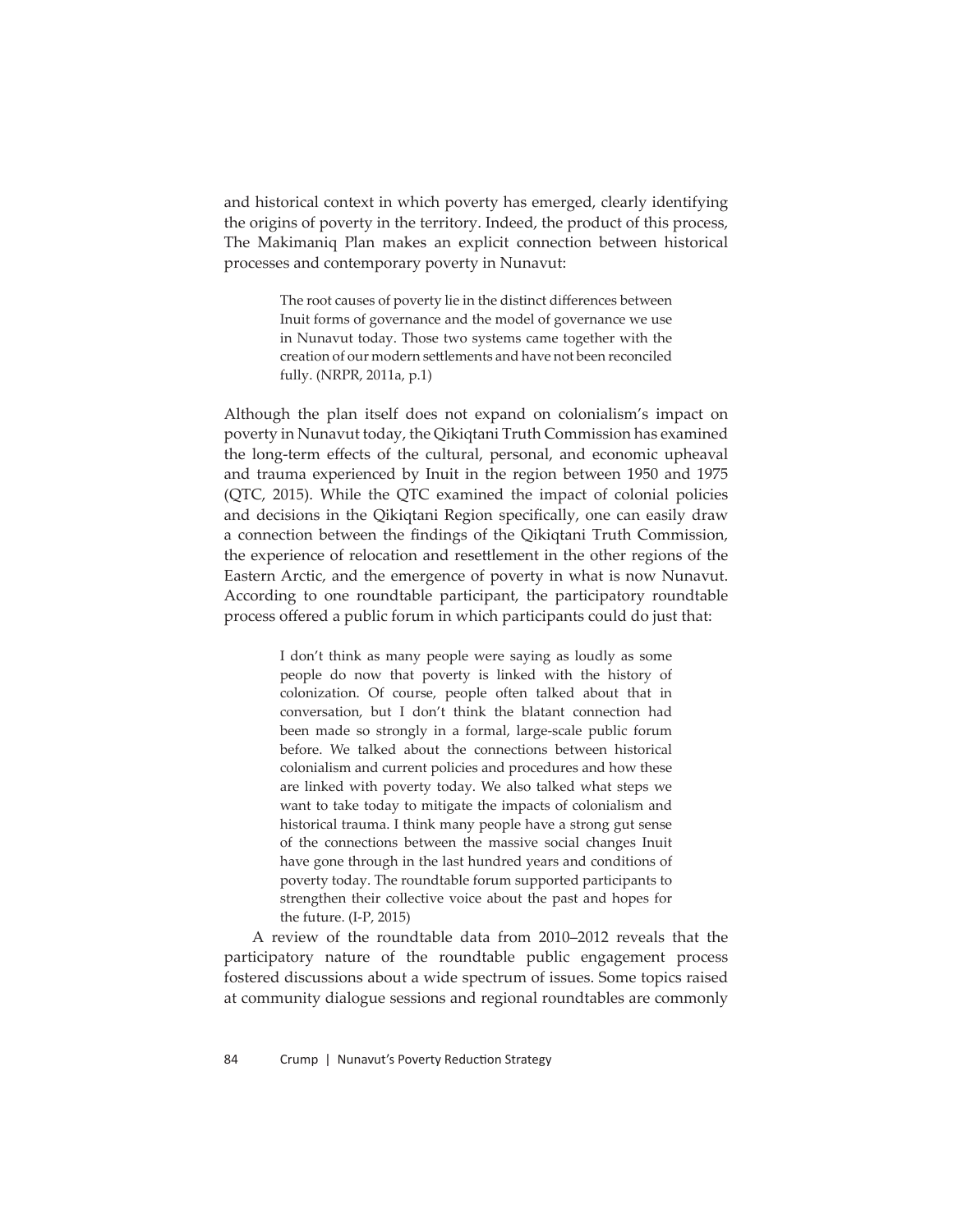associated with poverty reduction—the desire for new community infrastructure, concerns about food insecurity, the need for housing, the importance of education, and the challenges posed by income assistance. Others perhaps less so. Participants voiced their desire for government representation and transparency and the importance of local involvement in decision-making. They discussed importance of skills training both on the land and for formal employment, as well as the need to strengthen Inuit traditions and language. Participants in the public engagement process also discussed the need to promote healthy communities and families, frequently citing the importance of addressing violence in the community, as well as elder abuse and the need for counselling centres.

Although it was articulated in a number of different ways across the territory, the public engagement process revealed a social exclusion approach to addressing poverty in Nunavut. Indeed, at the core of the public engagement discussions was the importance of healing from the upheaval and trauma caused by relocation and resettlement. When envisioning a Nunavut without poverty, roundtable participants described a future where individual and community well-being is ensured. The data collected from the community dialogue sessions and regional roundtables show clearly that participants believe that considerable healing work must be done in order to achieve this future. And, for them, healing begins with developing an understanding of the past.

> These communities were created to be part of Canada. All of these communities were created to gather Inuit in certain areas, to be part of Canada. They can say that we are Canadian. We cannot live as we used to live, living however we wanted, camping and travelling. We all need to be living in a community now. In the past, camps were broken and some families were told to get rid of their dogs … to start living in communities. But we are still paying for those changes that were given to us Inuit. We cannot rewind and change things, but we do need to rewind and understand exactly what pain was caused. Let's face these problems and work on them. I am asking you to be open. Take out your pain. That is the only way we can work on our healing. After healing we can help others. (Karetak, in Nunavut Anti-Poverty Secretariat, 2011, p. 40-41)

According to roundtable participants, healing can be achieved through "collaborative decision making, access to the land, and living according to Inuit values" (NRPR, 2012a, p. 3). Access to the land is crucial to this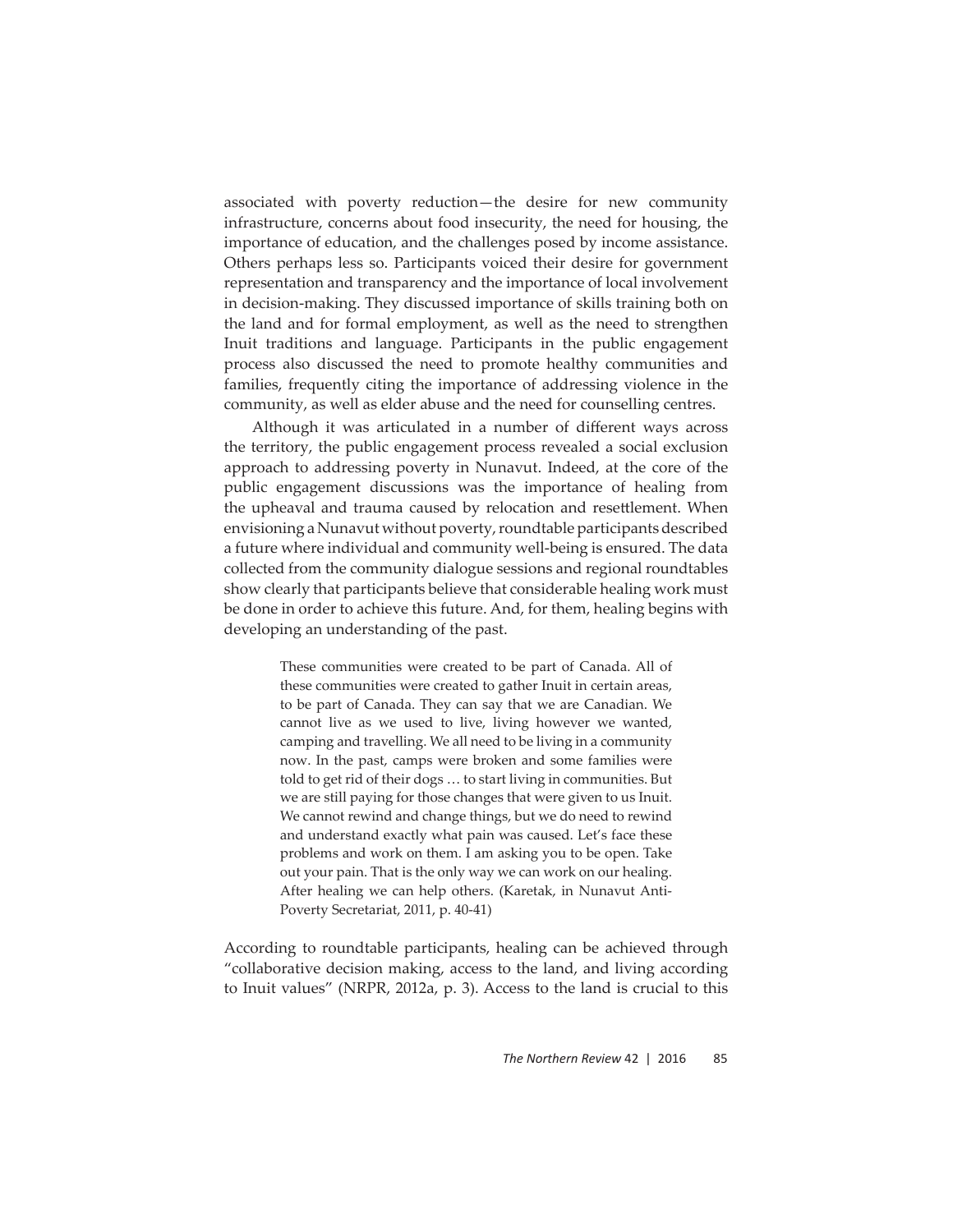process. It is seen as the "doorway to healing, and to acquiring selfknowledge in relation to one's community, to the land, to the past, and to the present" (NRPR, 2012a, p. 16). This line from the 2012 Kitikmeot Regional Gathering captures the essence of the healing envisioned by those involved in the design of Nunavut's poverty reduction strategy. It is a process of renewing relationships. This includes the relationships between elders and youth and between parents and children, as well as between community members. In particular, working to strengthen parenting was identified as a fundamental component of healing that must be pursued. Government policies and programs of the mid-twentieth century disrupted Inuit family and political structures. *Inunnguiniq*, Inuit ways of making human beings, or childrearing, in particular, were disrupted by resettlement and have thrown family relationships into upheaval, creating distance between generations of Nunavummiut (Karetak, 2015; NRPR, 2012a, 2012b; Tagalik, 2015).

> The elders from across Nunavut say that *Inuit Qaujimajatuqangit*, initially, was destroyed by the income support system and that—one of the reasons why we have high youth suicide rates and family dysfunction—is that, through colonization people were [made to be] dependent. And in creating this dependency, all of the processes that were in place, integral to *Inuit Qaujimajatuqangit*, were set aside. And those processes were dedicated to creating self-reliant, capable individuals. So the result is, we don't have self-reliance, we have dependence. So that's why, from the elders' perspective, that's why *parenting* for example—interventions in parenting become a very important piece [of poverty reduction]. And not just parenting but *redefining* relationships I think is part of everything that's happening in Roundtable. And redefining relationships is about a proactive approach to decolonizing, to healing. Healing is a huge theme that came up. And rebuilding the strength that Inuit always had, as a self-reliant people. (Tagalik, 2015)

Acknowledgement of the need for healing permeated all levels of discussion during the roundtable public engagement process. The public engagement data reveals that the disruption of resettlement and relocation is clearly understood to be the source of the poverty seen in Nunavut today, and healing from the past was identified as the foundation upon which a poverty-free future can be achieved. This is indicative of both a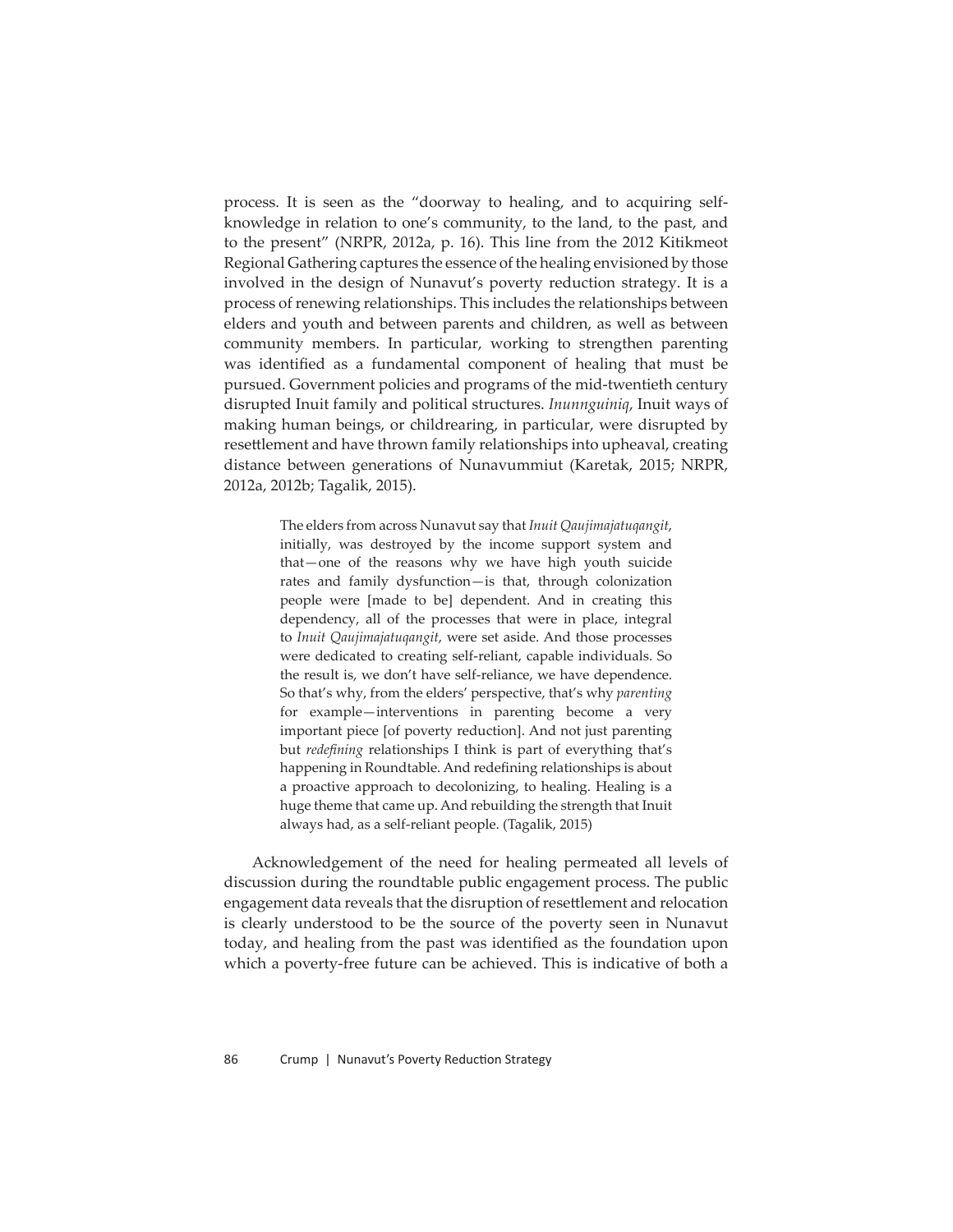politicized understanding of poverty and a desire to tackle poverty at its root source.

The roundtable has faced criticism from Nunavummiut not involved in the public engagement process. The Makimaniq Plan's lack of a definition for poverty has been highly criticized. People question how poverty can be reduced without a clear understanding of what is being eliminated. The public and the media have challenged the roundtable's lack of acknowledgement of the root causes of poverty, and members of Nunavut's Legislative Assembly have raised concerns about the cost of the process and the lack of tangible outcomes to date (I-B, 2015; I-E, 2015; Nunatsiaq News, 2012; Redfern, 2015). These criticisms are not surprising, given that development practitioners acknowledge that participatory assessments of poverty generally lack data for measuring social exclusion, making it difficult to determine if any progress is being made in antipoverty initiatives (Impact Economics, 2012).

In addition to these criticisms, there is general skepticism about the roundtable process and Nunavut's poverty reduction strategy. Some interview participants spoke of a perceived culture within the GN of continuous, poorly organized meetings with minimal outcomes (I-C, 2015; I-M, 2015; Redfern, 2015). Some were concerned that the Anti-Poverty Secretariat, in managing the Food Security Coalition and the Roundtable for Poverty Reduction, is stretching itself too thin (I-E, 2015). Madeleine Redfern (2015) is concerned that in emphasizing collaboration, the GN is neglecting its responsibilities to lead policy implementation and placing the burden on individual communities instead. Others questioned how the GN could address a complex issue like poverty within a four-year election mandate (I-B, 2015).

Members of the roundtable are aware of the criticism the process has faced. According to some interview participants, it has been particularly difficult to convince GN senior officials of the roundtable's importance, in part because the roundtable does not have a pool of money to draw on in order to finance poverty reduction activities (I-L, 2015; I-P, 2015; McKenna, 2015; Tagalik, 2015). Furthermore, they acknowledge that participatory methods make policy development a slow-moving, cyclical process. However, participants believe that the iterative roundtable process is important as it adheres to Article 32 of the Nunavut Land Claims Agreement, and they argue that it will ultimately allow for the development of meaningful indicators of poverty reduction (I-P, 2015; McKenna, 2015; Scott, 2015).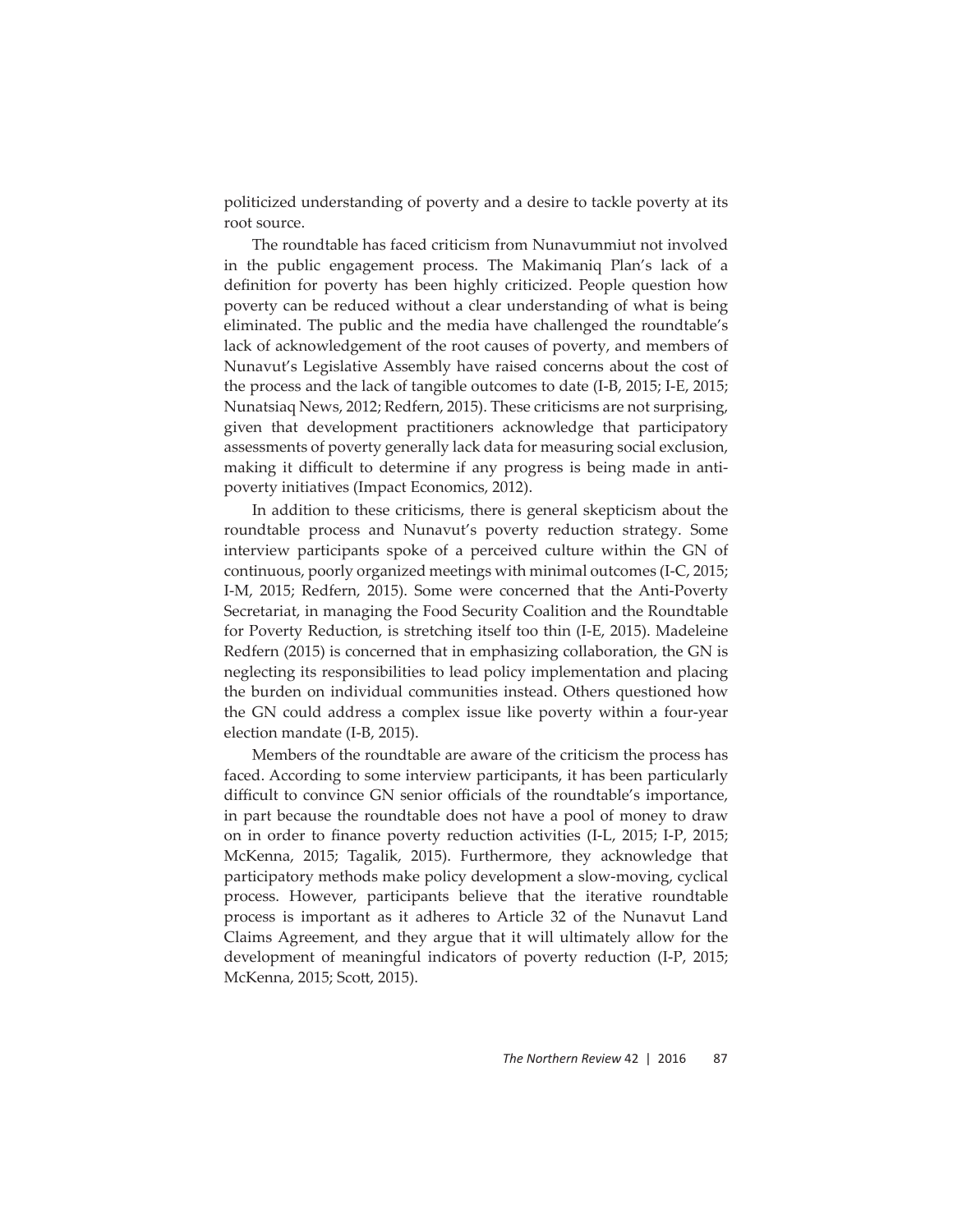I would not attempt to offer an assessment of effectiveness of this last claim. Certainly, the politicized understanding of poverty in Nunavut does present challenges when it comes to policy implementation and evaluation. In the first place, healing is a somewhat intangible concept, difficult to measure and quantify. Similarly, the combination of a participatory assessment of poverty and a social exclusion approach to poverty reduction present a challenge to policy-makers when it comes to collecting data and assessing the progress of anti-poverty initiatives (Impact Economics, 2012; Stewart, Laderchi, et al., 2007). This helps to explain why the Nunavut Roundtable for Poverty Reduction has not yet released a definition of poverty, specific recommendations, or indicators to measure progress in poverty reduction efforts, although the latter is reportedly under development (I-P, 2015; McKenna, 2015; NRPR, 2015b).

I contend, however, that this participatory methodology is important, not only because of its alignment with Article 32, but also because it fostered a social exclusion focus to the discussions of poverty, producing a politicized understanding of poverty that informs the direction of Nunavut's poverty reduction efforts. The perspectives voiced at the community dialogue sessions and regional roundtables have directly shaped Nunavut's poverty reduction strategy. The six thematic areas of focus identified in the plan—Collaboration and Community Participation, Healing and Well-being, Education and Skills Development, Food Security, Housing and Income Support, Community and Economic Development—have only been slightly modified from the six thematic areas of focus developed at the 2011 regional roundtables. Moreover, the need for healing from the past and collaboration between Inuit and government, so central to the public engagement discussions held at both the community and regional levels, are at the core of the Makimaniq Plan, revealing how closely Nunavut's poverty reduction strategy is aligned with Article 32 of the Nunavut Land Claims Agreement*.* 

### **Conclusion**

Launched in 2009 and co-chaired by the GN and NTI, the participatory design of the Nunavut Roundtable for Poverty Reduction was intended to serve as a model for the development of social policy that is aligned with Article 32 of the Nunavut Land Claims Agreement, which ensures that Inuit have the right to participate in the development of the territory's social and cultural policy. The roundtable has faced considerable public criticism due to the fact that it has not yet released a definition or indicators of poverty. Indeed, the ability of the roundtable to produce indicators of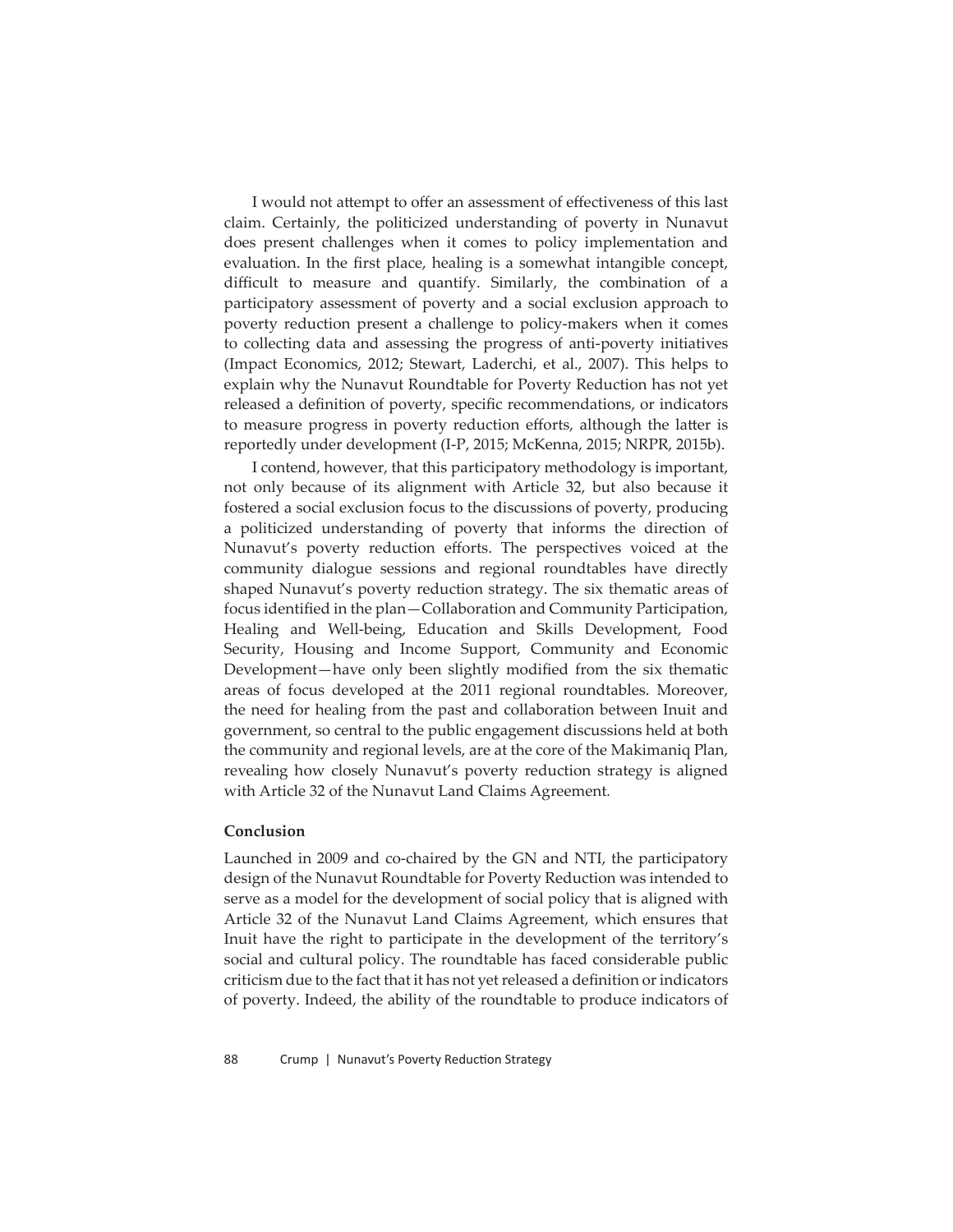poverty reduction may be the way in which its efficacy is tested. However, the participatory roundtable process itself has created a forum in which the politicized understanding of poverty, as articulated by Nunavummiut, is influencing the design of poverty reduction policy. Reflecting what was voiced throughout the public engagement process, *The Makimaniq Plan: A Shared Approach to Poverty Reduction* identifies government policies and programs in the mid-twentieth century as the root cause of poverty, and states that healing and collaboration must be at the core of all of the territory's poverty reduction efforts.

## **Acknowledgements**

Thank you to the research participants who generously offered their time, knowledge and resources, making this project possible; and to Dr. Frances Abele for providing mentorship and guidance, as well as Mary Ellen Thomas and Mosha Cote of the Nunavut Research Institute for their support in licensing this research. This research was supported by funding from the Northern Scientific Training Program and from the Social Sciences and Humanities Research Council of Canada.

# **Author**

**Maggie Crump** is a recent MA graduate from the Institute of Political Economy at Carleton University.

## **Notes**

- 1. Food security is defined as having permanent access to sufficient, safe, and nutritious foods that meet dietary needs and food preferences. In Nunavut, measures of food insecurity tend focus on the ability to purchase storebought food. This does not take into account access to country food and sharing networks that play an important role in the experience of food security in the territory. According to the 2007-2008 Inuit Health Survey, however, many Inuit adults and children experience hunger, often going whole days without eating (ITK & ICC, 2012; Wakegijig et al., 2013).
- 2. In practice, the 1939 Supreme Court decision (*Reference Re Eskimos* 1939 [SCR] 104) had little effect other than to excuse the province of Quebec from the responsibility for social programming for Inuit (Abele, 2009; Goldring, 2010).
- 3. Quotations in this article are anonymous where individuals have chosen to remain anonymous and are named where they have requested to be named. Where necessary, square brackets indicate editorial clarification. However, all of the quotations from the interviews I conducted were sent to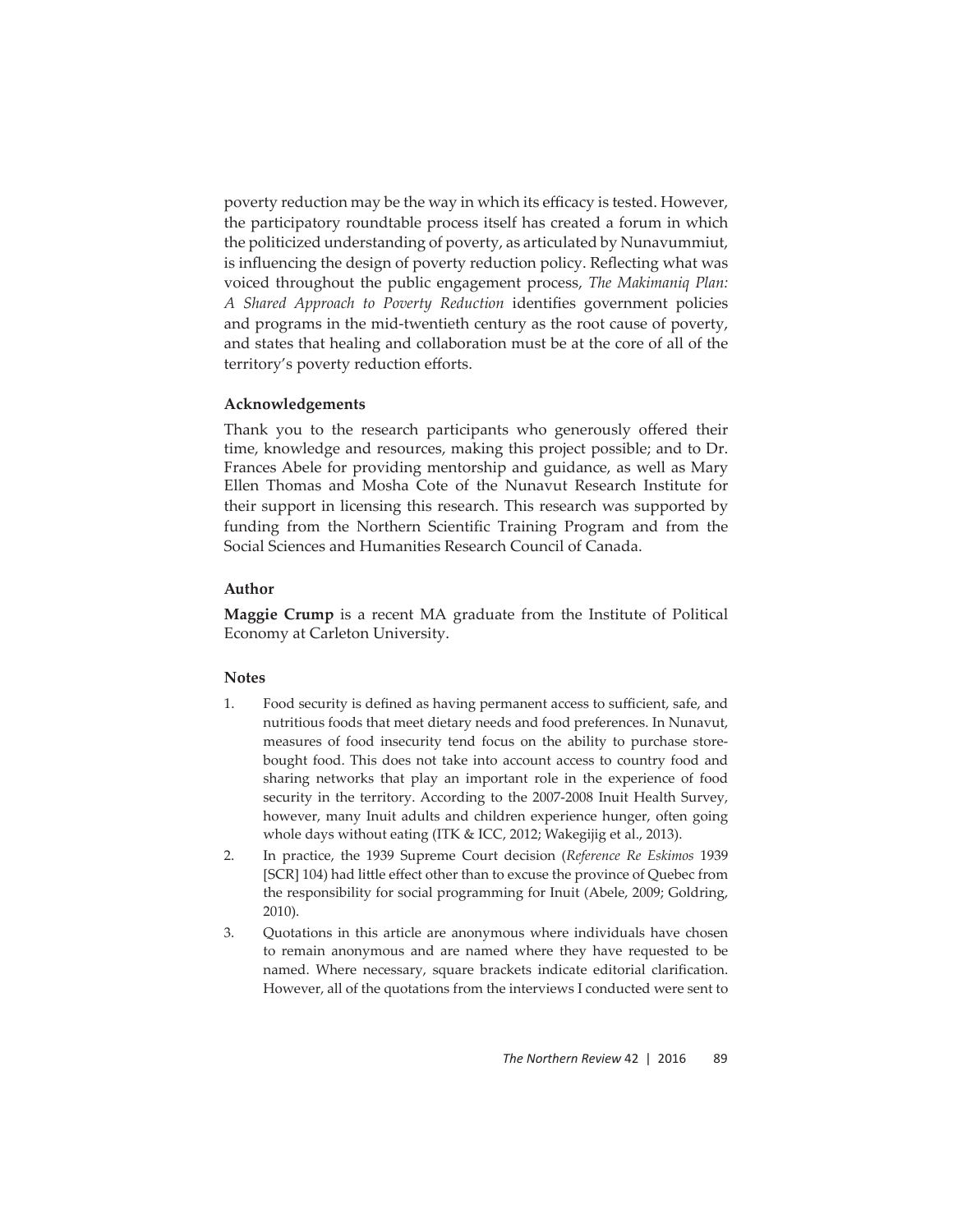the interview participants for approval. Some have been edited for flow or clarity by the speakers themselves.

- 4. For the sake of brevity and clarity, anonymous interviews in this article are identified using letters according to the order in which they were conducted. The citation (I-P, 2015) for example, refers to Anonymous Interview P, 2015.
- 5. According to the World Café philosophy, conversations are action. The world we inhabit is created "through networks of conversations" (Hurley & Brown, 2009). Meetings that are held using the World Café model divide participants up into small groups seated around tables. Discussions are divided into twenty-minute rounds and each round is launched with a question that has been specifically designed for the purpose of the meeting. After each round of discussions, participants move to a new table and the conversations continue. Once the small-table discussions are completed, participants share their personal or small-table insights with the whole group and these are recorded at the front of the room (World Café website, 2015).
- 6. The low-income cut-off , generally an after-tax measurement, is met when a family spends at least 20 percent more of their income on food, clothing, and shelter than the average Canadian family (Collin, 2008).

## **References**

- Abele, F. (2009). Northern development: Past, present and future. In F. Abele, T. J. Courchene, F. L. Seidle, F. St-Hilaire (Eds.) *Northern exposure: People, powers and prospects in Canada's North*. Montreal: Institute for Research on Public Policy, 19–65.
- Akindola, R. B. (2009). Towards a definition of poverty: Poor people's perspectives and implications for poverty reduction. *Journal of Developing Studies, 23*(2), 121–150.
- Alfred, G. T. (2009). Colonialism and state dependency. *Journal of Aboriginal Health*, November, 42–60.
- Anaya, J. (2013). Statement upon conclusion of the visit to Canada (October 15). http://unsr.jamesanaya.org/statements/statement-upon-conclusion-of-thevisit-to-canada. [March 1, 2014]
- Anonymous Interview B. (2015). Semi-Structured Interview. Iqaluit: March 22.
- Anonymous Interview C. (2015). Semi-Structured Interview. Iqaluit: March 23.
- Anonymous Interview D. (2015). Semi-Structured Interview. Iqaluit: March 23.
- Anonymous Interview E. (2015). Semi-Structured Interview. Iqaluit: March 24.
- Anonymous Interview L. (2015). Semi-Structured Interview. Iqaluit: March 31.
- Anonymous Interview M. (2015). Semi-Structured Interview. Iqaluit: April 2.

Anonymous Interview P. (2015). Semi-Structured Interview by Phone. Ottawa/ Iqaluit. May 20.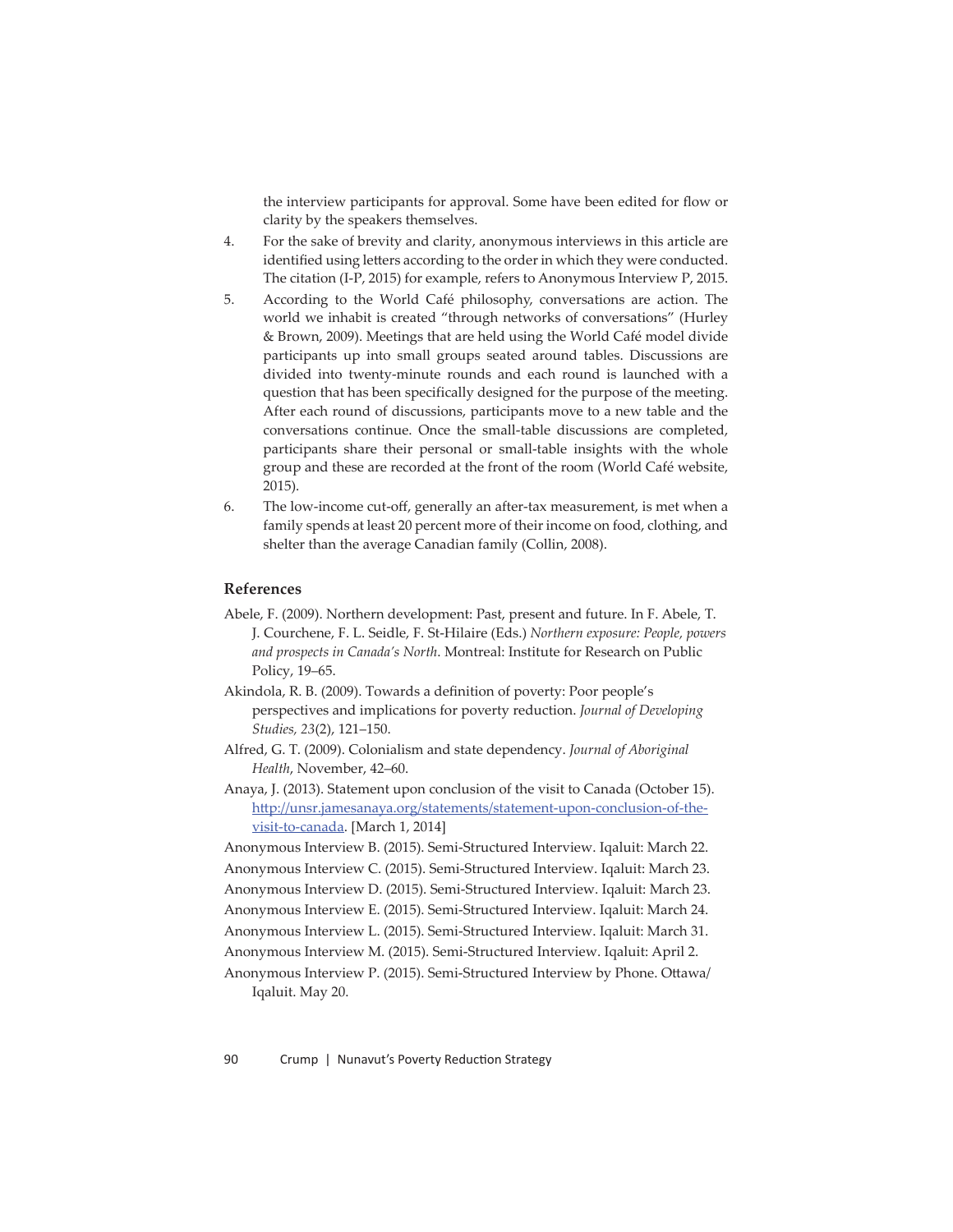- Batt le, K., & Torjman, S. (2013). *Poverty and prosperity in Nunavut*. November. Caledon Institute of Social Policy: Ottawa.
- Bell, J. (1992). Alianaittuq! The answer is yes. *Nunatsiaq online archives April* 1, 1999 Souvenir Edition. November 13. http://www.nunatsiagonline.ca/ archives/april0199/nvt90401\_29.html. [July 31, 2015]
- ———. (1993). Tungasugitt i Nunavummi! Welcome Nunavut! *Nunatsiaq Online Archives April 1, 1999 Souvenir Edition*. May 28. http://www.nunatsiagonline. ca/archives/april0199/nvt90401\_30.html. [July 31, 2015]
- Berger, T. (1977). *Northern frontier, northern homeland: The report of the Mackenzie Valley Pipeline inquiry*. Volume 1. Ottawa: Printing and Publishing, Supply and Services Canada.
- Bourguignon, F., & Chakravarty, S. R. (2002). The measurement of multidimensional poverty. *Journal of Economic Inequality*, *1*, 25–49.
- Canada. (1993). Agreement Between the Inuit of the Nunavut Settlement Area and Her Majesty the Queen in Right of Canada as amended. www.nlca. tunngavik.com/?lang=en [June 1, 2015].
	- ———. (1996). Perspectives and realities: Report of the Royal Commission on Aboriginal Peoples Vol. 4: *Royal Commission on Aboriginal Peoples*, Ottawa: Communications Publishing Group.
- Canada Without Poverty [CWP]. (2015a). *Northwest Territories poverty progress*  profile. Ottawa. http://www.cwp-csp.ca/wp-content/uploads/2012/05/2015-Province-Poverty-Profiles\_NWT.pdf. [March 21, 2015].
- (2015b). Nunavut poverty progress profile. Ottawa. http://www.cwp-csp. ca/wp-content/uploads/2015/09/2015-Province-Poverty-Profiles\_NU.pdf. [March 21, 2015].
- ———. (2015c). *Yukon poverty progress profi le*. Ott awa. htt p://www.cwp-csp.ca/ wp-content/uploads/2012/05/Province-Poverty-Profiles\_YK.pdf. [March 21, 2015].
- CBC News. (2012). Nunavut holds second round of food price protests. *CBC News*. htt p://www.cbc.ca/news/canada/north/story/2012/06/22/northnunavut-food-protest.html [February 27, 2014]
- Clancy, P. (1987). The making of Eskimo policy in Canada, 1952–62: The life and times of the Eskimo Affairs Committee. *Arctic* 40:3, 191-197.
- Collin, C. (2007). *Poverty reduction in Canada the federal role*. October 23. PRB 07-22E. Retrieved from http://www.parl.gc.ca/Content/LOP/ researchpublications/prb0722-e.htm
	- ———. (2008). *Measuring poverty: A challenge for Canada*. October 17. PRB 08-65E. Retrieved from http://www.parl.gc.ca/Content/LOP/ResearchPublications/ prb0865-e.htm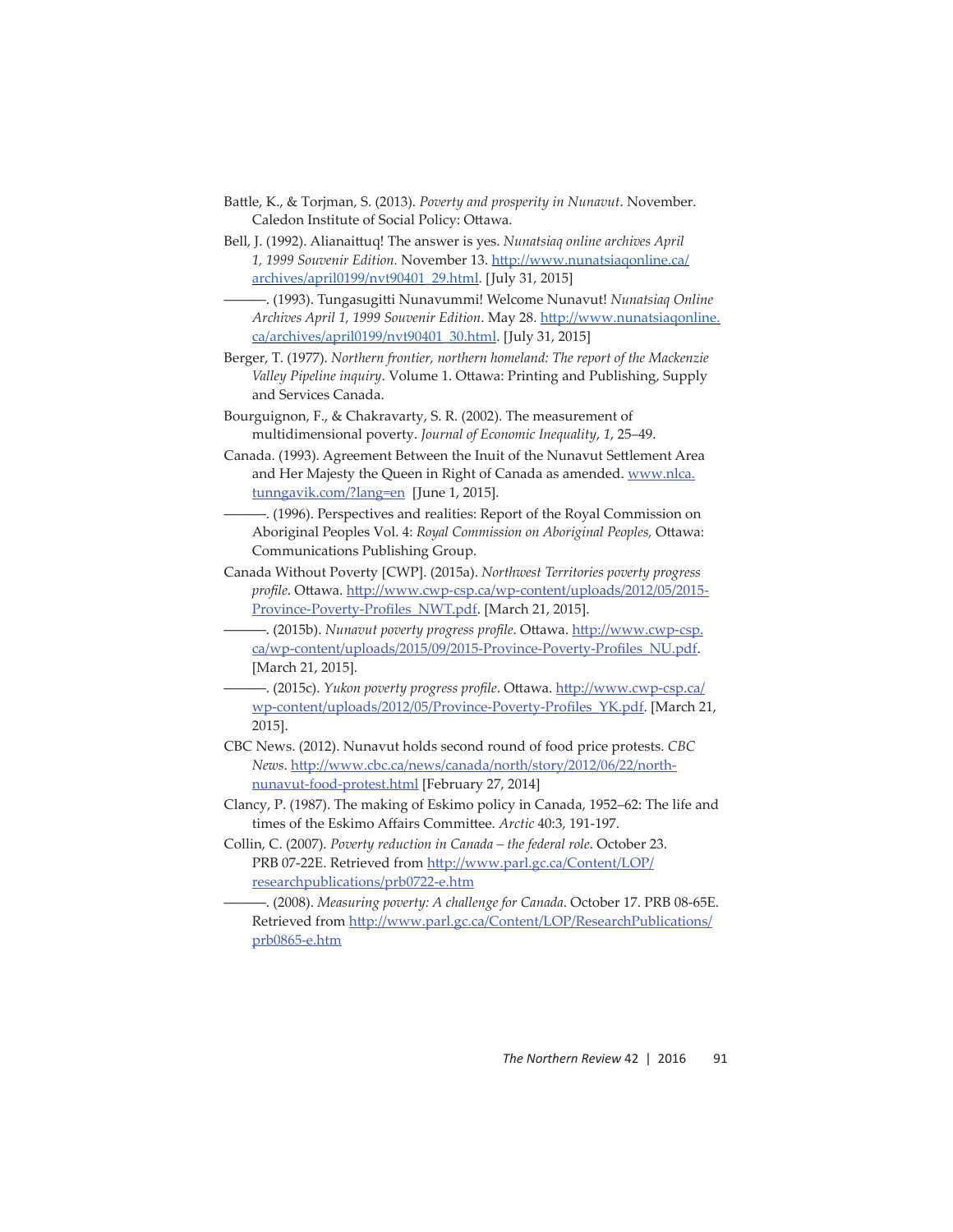- Cooke, M., Mitrou, F., Lawrence, D., Guimond, E., & Beavon D. (2007). Indigenous well-being in four countries: An application of the UNDP'S Human Development Index to Indigenous peoples in Australia, Canada, New Zealand, and the United States. *BMC International Health and Human Rights*, 7(9), 1–11.
- Coulthard, G. (2014). From wards of the state to subjects of recognition? Marx, Indigenous peoples and the politics of dispossession in Denedeh. In A. Simpson & A. Smith (Eds.) *Theorizing native studies*. Durham: Duke University Press, 56–98.
- Damas, D. (2002). *Arctic migrants/Arctic villagers: The transformation of Inuit sett lement in the Central Arctic*. Montreal & Kingston: McGill-Queen's University Press.
- De Schutter, O. (2012). Special Rapporteur on the Right to Food: Visit to Canada from 6–16 May 2012 – End-of-Mission Statement, May 16. http://www.ohchr. org/EN/NewsEvents/Pages/DisplayNews.aspx?NewsID=12159&LangID=E [December 7, 2014]
- Duhaime, G., & Édouard, R. (2015). Monetary poverty in Inuit Nunangat. *Arctic*, *68*(2), 223–232.
- Duhaime, G., Searles, E., Usher, P. J., Myers, H., & Fréchette, P. (2004). Social cohesion and living conditions in the Canadian Arctic: From theory to measurement. *Social Indicators Research*, *66*, 295–317.
- Falvo, N. (2012). Poverty amongst plenty: Waiting for the Yukon Government to adopt a poverty reduction strategy. Toronto: The Canadian Homelessness Research Network.
- Goldring, P. (2010). *The official mind of Canadian colonialism: Government authorities and the Qikiqtani Region, 1950 to 1975*. For Contentworks and the Qikiqtani Truth Commission. May.
- Grise Fjord Community Dialogue. (2011). Grise Fjord flipchart transcriptions. Nunavut Roundtable for Poverty Reduction Records.
- Hamely, W. (1995). The Nunavut settlement: A critical appraisal. *International Journal of Canadian Studies*, *12*(Fall), 221–234.
- Harder, M. T., & Wenzel, G. W. (2012). Inuit subsistence, social economy and food security in Clyde River, Nunavut. *Arctic*, *65*(3), 305–318.
- Harvey, D. (2003). *The new imperialism*. Oxford: Oxford University Press.

Hazell, E., Gee, K-F., & Sharpe, A. (2012). The Human Development Index in Canada: Estimates for the Canadian provinces and territories, 2001–2011. *CSLS Research Report 2012-2*. Centre for the Study of Living Standards (CSLS): Ottawa.

Hicks J., & White, G. (2000). Nunavut: Inuit self-determination through a land claim and public government? In Dahl, J., Hicks, J., Jull, P. (Eds.) *Inuit regain control of their lands and their lives*. Copenhagen: International Working Group for Indigenous Affairs, 30-116.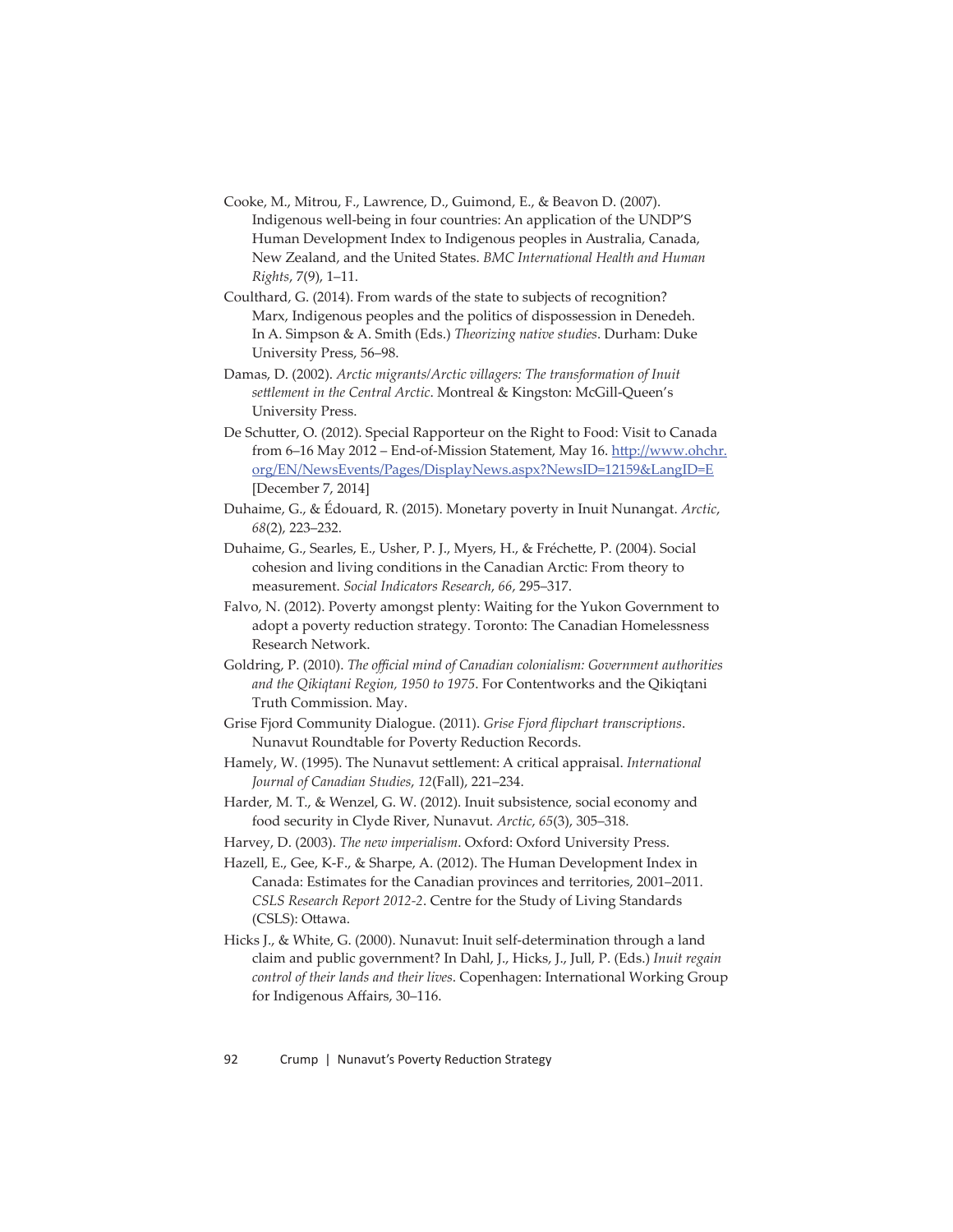- Hindess, B. (2001). The Liberal government of unfreedom. *Alternatives: Global, Local, Political*, *26*(2), 93–111.
- Hurley, T. J., & Brown, J. (2009). Conversational leadership: Thinking together for a change. *The Systems Thinker*, 20(9), 1–7.
- Impact Economics. (2012). Understanding poverty in Nunavut. Commissioned by the Nunavut Anti-Poverty Secretariat, Department of Economic Development & Transportation, Government of Nunavut. Iqaluit, August 31.
- Inuit Tapiriit Kanatami & the Inuit Circumpolar Council, Canada. (2012). *Inuit and the right to food: Submission to the United Nations Special Rapporteur on the Right to Food for the Official Country Mission to Canada. Ottawa. https://* www.itk.ca/front-page-story/inuit-submission-un-rapporteur-right-food [November, 2013].
- Inuit Tapiriit Kanatami. (2015). Inuit regions of Canada. Retrieved from *ITK.org*. https://www.itk.ca/about-inuit/inuit-regions-canada [February 16].
- Jenness, D. (1964). *Eskimo administration: II Canada*. Arctic Institute of North America, Technical Paper No. 14. Montreal.
- Karetak, J. (2015). Semi-Structured Interview by Phone. Ottawa/Arviat: April 22.
- Kusugak, J. (2000). The tide has shifted: Nunavut works for us, and it offers a lesson to the broader global community. In Dahl, J. Hicks, J., Jull, P. (Eds.) *Inuit regain control of their lands and their lives*. Copenhagen: International Working Group for Indigenous Affairs: 20-28.
- Laderchi, C.R., Saith, R., & Stewart, F.  $(2003)$ . Does it matter that we do not agree on the definition of poverty? A comparison of four approaches. *Oxford Development Studies, 31*(2), 243–274.
- Lenihan, D. (2012). Healing through collaboration: A case study of the Nunavut poverty reduction process. Public Policy Forum. Ottawa. October.
- Li, T. M. (2007). *The will to improve: Governmentality, development, and the practice of politics*. Durham: Duke University Press.
- MacKinnon, S. (2013). The politics of poverty in Canada. *Social Alternatives, 32*(1), 19–23.
- Maghagak, A. (1999). Nunavut: The dream that just wouldn't go away. *Nunatisaq Online Archives: Commentary. February 18. http://www.nunatsiagonline.ca/* archives/nunavut990228/nvt90219\_21.html. [July 31, 2015].
- McKenna, E. (2015). Semi-Structured Interview. Iqaluit: March 24.
- Merritt, J. (1993). Nunavut: Canada turns a new page in the Arctic. *Canadian Parliamentary Review*, Spring, 2–6.
- Morin, A., Édouard, R., & Duhaime, G. (2010). Beyond the harsh. Objective and subjective living conditions in Nunavut. *Polar Record*, *46*(237), 97–112.
- North Sky Consulting Group. (2009). *Qanukkanniq? The GN Report Card: Analysis & recommendations.* October 1. Iqaluit.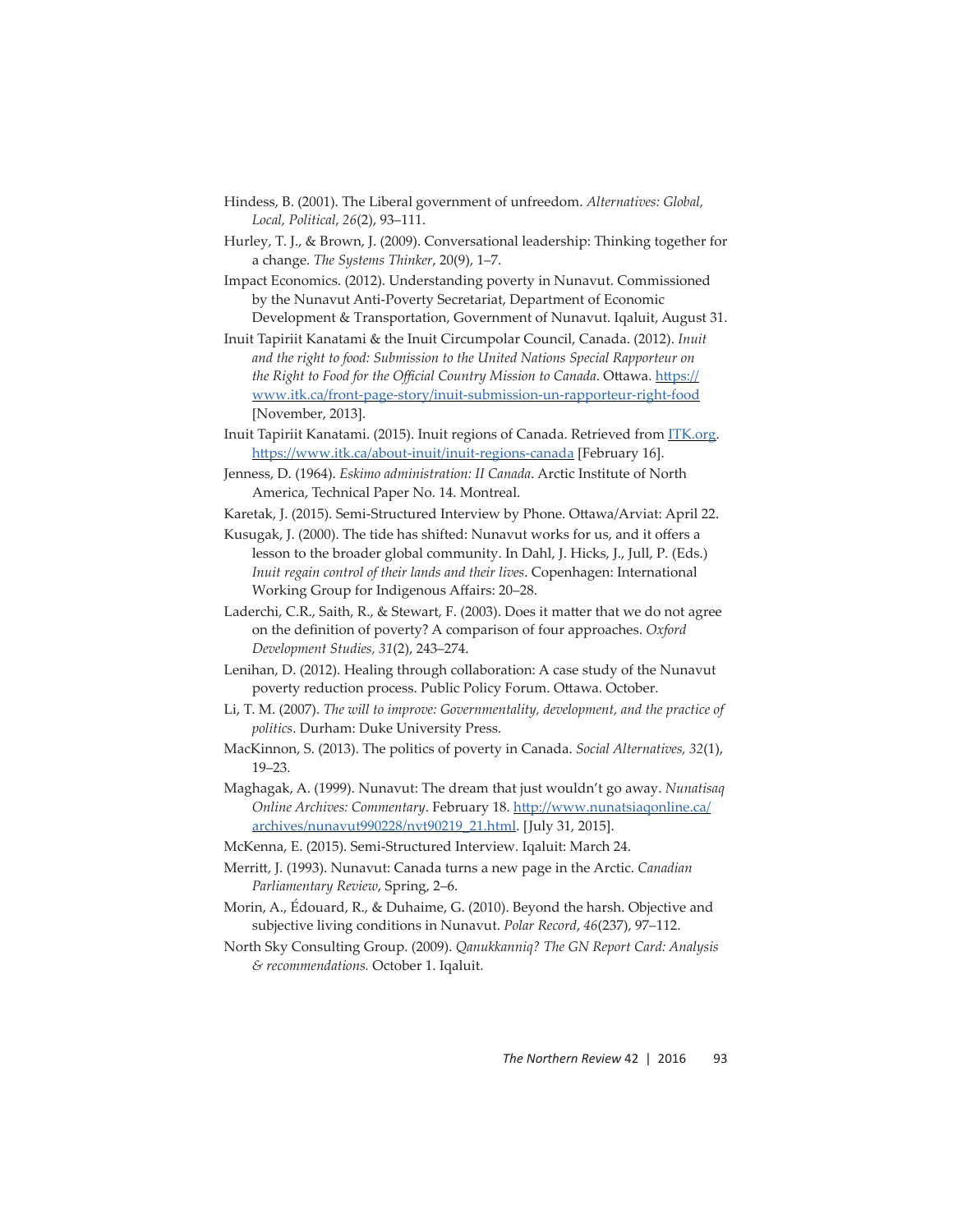- Nordic Council of Ministers. (2015). *SLiCA: Arctic living conditions Living conditions and quality of life among Inuit, Saami and Indigenous peoples of the Chukotka and Kola Peninsula*. TemaNord 2015:501.
- Nunatsiaq News. (2012). What do the people need? Money. *Nunatsiaq Online.* July 31. http://www.nunatsiagonline.ca/stories/article/65674what\_do\_the people\_need\_money/. [May 11, 2015].
- Nunavut. (2009). *Tamapta 2009–2013 Action Plan*. Iqaluit. http://www.eia.gov. nu.ca/PDF/Tamapta%20Action%20Plan\_eng.pdf [June 1, 2015].
	- -. (2013a). Bill 59: Collaboration for Poverty Reduction Act. Third Session, Third Legislative Assembly of Nunavut. Retrieved from http://www. assembly.nu.ca/sites/default/files/Bill%2059%20-%20Collaboration%20 for%20Poverty%20Reduction%20E-F%20FINAL\_0.pdf [February 28, 2014].
	- ———. (2013b). News Release: Nunavut passes groundbreaking *Collaboration for Poverty Reduction Act. Department of Family Services. May 15, Iqaluit. http://* www.gov.nu.ca/executive-and-intergovernmental-affairs/news/nunavutpasses-groundbreaking-collaboration-poverty [February 27, 2014].
- Nunavut Anti-Poverty Secretariat. (2010). *Public Engagement Launch Q&A*. Nunavut Roundtable for Poverty Reduction Records.
- ———. (2011). *Notes from Elders' gathering on poverty reduction in Arviat*. April 12–14. Nunavut Roundtable for Poverty Reduction Records.
- Nunavut Food Security Coalition. (2012). *Nunavut Food Security Coalition*  - Annual Report 2012-2013. http://makiliqta.ca/sites/default/files/ annualreport2012-2013\_english.pdf [Sept 28].
- Nunavut Roundtable for Poverty Reduction [NRPR]. (2011a). The Makimaniq Plan: A shared approach to poverty reduction. Iqaluit. http://poverty.ub5. outcrop.com/en/makimaniq-plan/ [November 27, 2014].
- ———. (2011b). *Issues and ideas for change Kitikmeot Community Dialogues.*  Nunavut Roundtable for Poverty Reduction Records.
- ———. (2011c). *Issues and ideas for change Kivalliq Community Dialogues.*  Nunavut Roundtable for Poverty Reduction Records.
- ———. (2011d). *Issues and ideas for change North Qikiqtani Community Dialogues*. Nunavut Roundtable for Poverty Reduction Records.
- ———. (2011e). *Issues and ideas for change South Qikiqtani Community Dialogues.* Nunavut Roundtable for Poverty Reduction Records.
- ———. (2011f). *Kivalliq Participant Regional Roundtable 2011.* Nunavut Roundtable for Poverty Reduction Records.
- ———. (2011g). *Kitikmeot Regional Roundtable Participant List 19.5.11 fi nal*. Nunavut Roundtable for Poverty Reduction.
- ———. (2011h). *North Baffi n Roundtable Draft Participant List.* Nunavut Roundtable for Poverty Reduction Records.
- ———. (2011i). *Participants SQIK.* Nunavut Roundtable for Poverty Reduction Records.

94 Crump | Nunavut's Poverty Reduction Strategy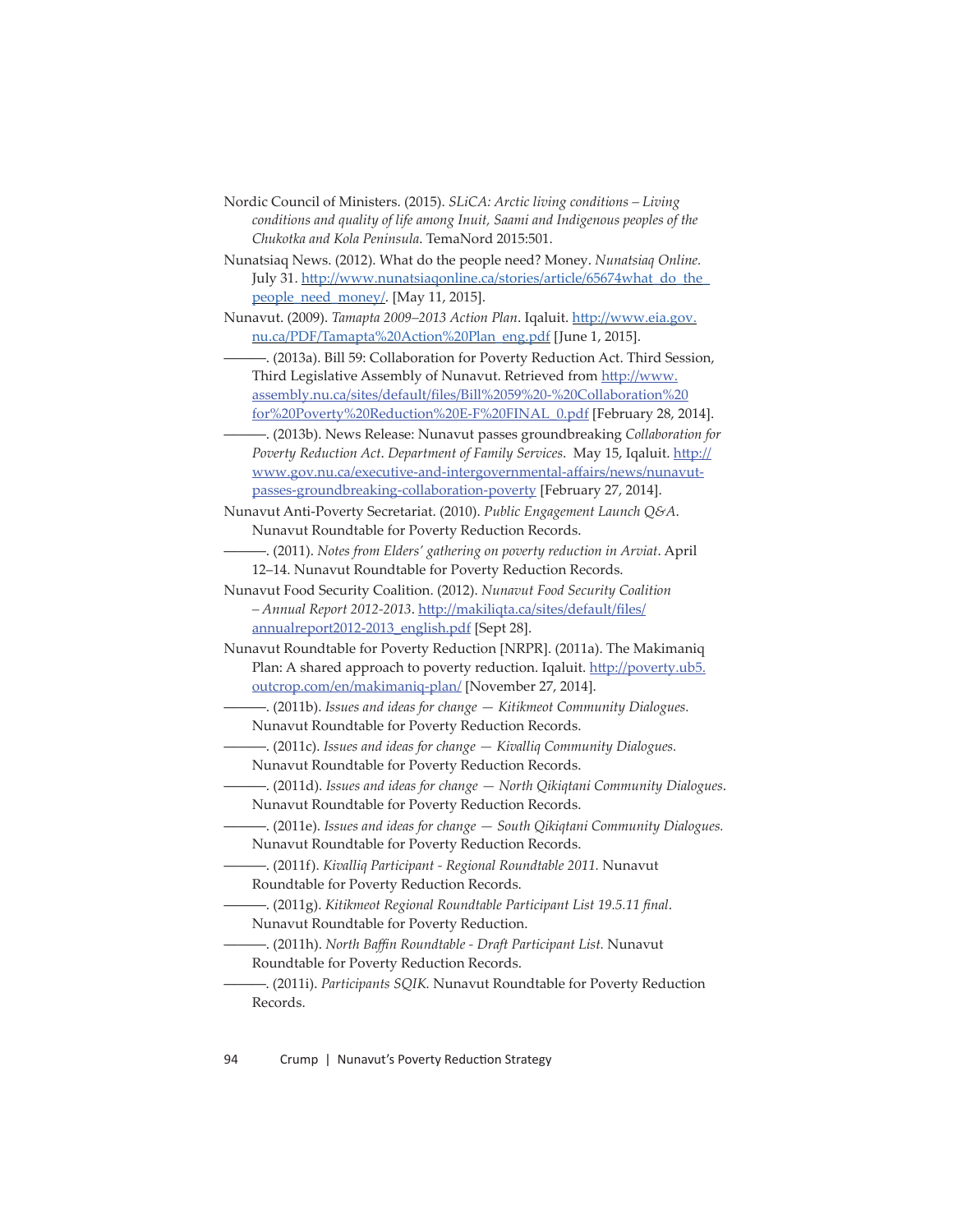- ———. (2011m). *Kitikmeot Regional Roundtable "Options for Action" Report.*  Nunavut Roundtable for Poverty Reduction Records.
- -. (2011n). *Kivalliq Regional Roundtable "Options for Action" Report.* Nunavut Roundtable for Poverty Reduction Records.
- ———. (2011o). Nunavut Poverty Summit produces broad agreement on plan of action. *Nunavut Roundtable for Poverty Reduction Resources: News*. November 30. http://www.makiliqta.ca/en/resources/news/nunavut-poverty-summitproduces-broad-agreement-plan-action [July 27, 2015].
- ———. (2011p). *"Inspire Youth and Be Inspired" Results from the Panniqtuuq Youth Photovoice Research Project*. Spring. Nunavut Roundtable for Poverty Reduction Records.
- ———. (2012a). *Kitikmeot Regional Gathering*: *Implementing the Makimaniq Plan*. June 12, Cambridge Bay.
- ———. (2012b). *Kivalliq Regional Gathering*: *Implementing the Makimaniq Plan Draft*. May 30, Rankin Inlet.
- ———. (2012c). *Qikiqtani Regional Gathering*: *Implementing the Makimaniq Plan Draft*. September 20, Iqaluit.
- ———. (2015a). *November 24–26, 2014: Iqaluit-Roundtable Gathering*. March 25, 2015. http://www.makiligta.ca/en/resources/news/november-26-28-2014iqaluit-%E2%80%93-roundtable-gathering. [November 21, 2015].
- ———. (2015b). *Our shared understanding of poverty reduction*. November 26, 2014. http://makiligta.ca/sites/default/files/our\_shared\_understanding\_of\_ poverty\_reduction\_en.pdf [September 8, 2015].
- Pond Inlet Community Dialogue. (2011). *Pond Inlet radio show personal notes from Inuktitut*. Nunavut Roundtable for Poverty Reduction Records.
- QIA. (2013). *Qikiqtani Truth Commission thematic reports and special studies 1950- 1975*. Iqaluit: Inhabit Media.
- Qikiqtani Truth Commission. (2105). Qikiqtani Truth Commission Process. Retrieved from <u>qtcommission.ca</u>. http://www.qtcommission.ca/en/about-us/ qikiqtani-truth-commission-process [August 25].
- Qikiqtarjuaq Community Dialogue. (2011). *Qikiqtarjuaq poverty reduction radio show notes*. Nunavut Roundtable for Poverty Reduction Records.
- Razack, S. H. (2002). When place becomes race. In S. H. Razack (Ed.) *Race, space*  and the law: Unmapping a white settler society. Toronto: Between the Lines, 1–20.